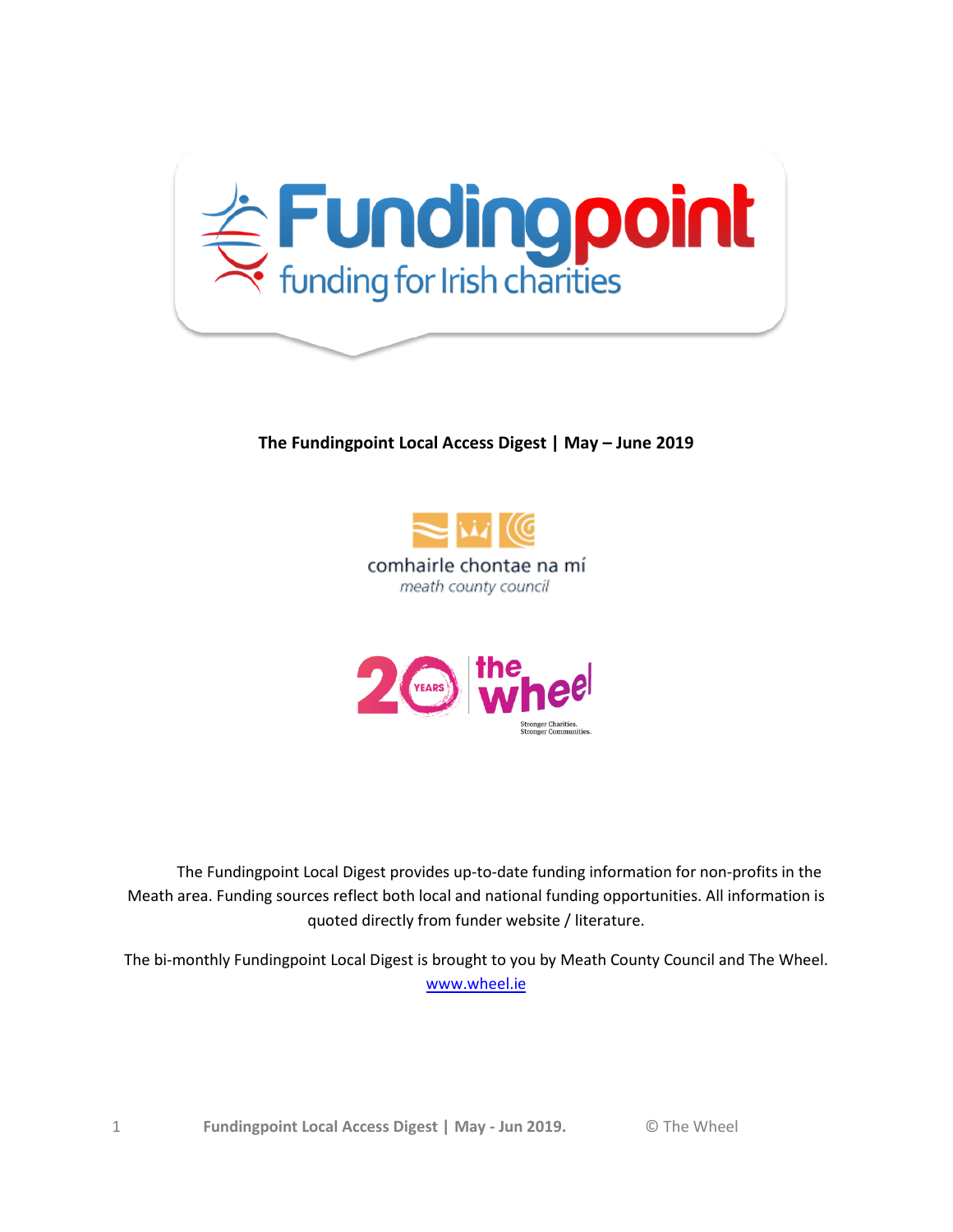## **Table of Contents**

| WorldWise Global Schools Programme                                                    | 3  |
|---------------------------------------------------------------------------------------|----|
| Erasmus+ Programme: 2014 - 2020                                                       | 4  |
| Social Innovation Fund Ireland - Children and Youth Education Fund                    | 9  |
| Social Innovation Fund Ireland - Children and Youth Mental Health Fund                | 12 |
| Outdoor Recreation Infrastructure Scheme 2019 (Meath)                                 | 15 |
| <b>Ecclesiastical - Movement for Good Awards</b>                                      | 16 |
| Proposals for Gender Equality                                                         | 18 |
| NDA Research Promotion Scheme (Homelessness) 2019                                     | 20 |
| <b>Community Enhancement Programme 2019</b>                                           | 23 |
| Town and Village Renewal Scheme 2019                                                  | 24 |
| Asylum, Migration and Integration Fund                                                | 25 |
| <b>Culture Ireland Grants</b>                                                         | 28 |
| <b>Energy for Generations Fund</b>                                                    | 31 |
| The Hospital Saturday Fund Charity                                                    | 33 |
| EC Internal Market, Industry, Entrepreneurship and SMEs - Reducing Youth Unemployment | 34 |
| <b>EPA - Event Support Grants</b>                                                     | 36 |
| Patagonia Environmental Grants                                                        | 37 |
| <b>Additional Resources</b>                                                           | 39 |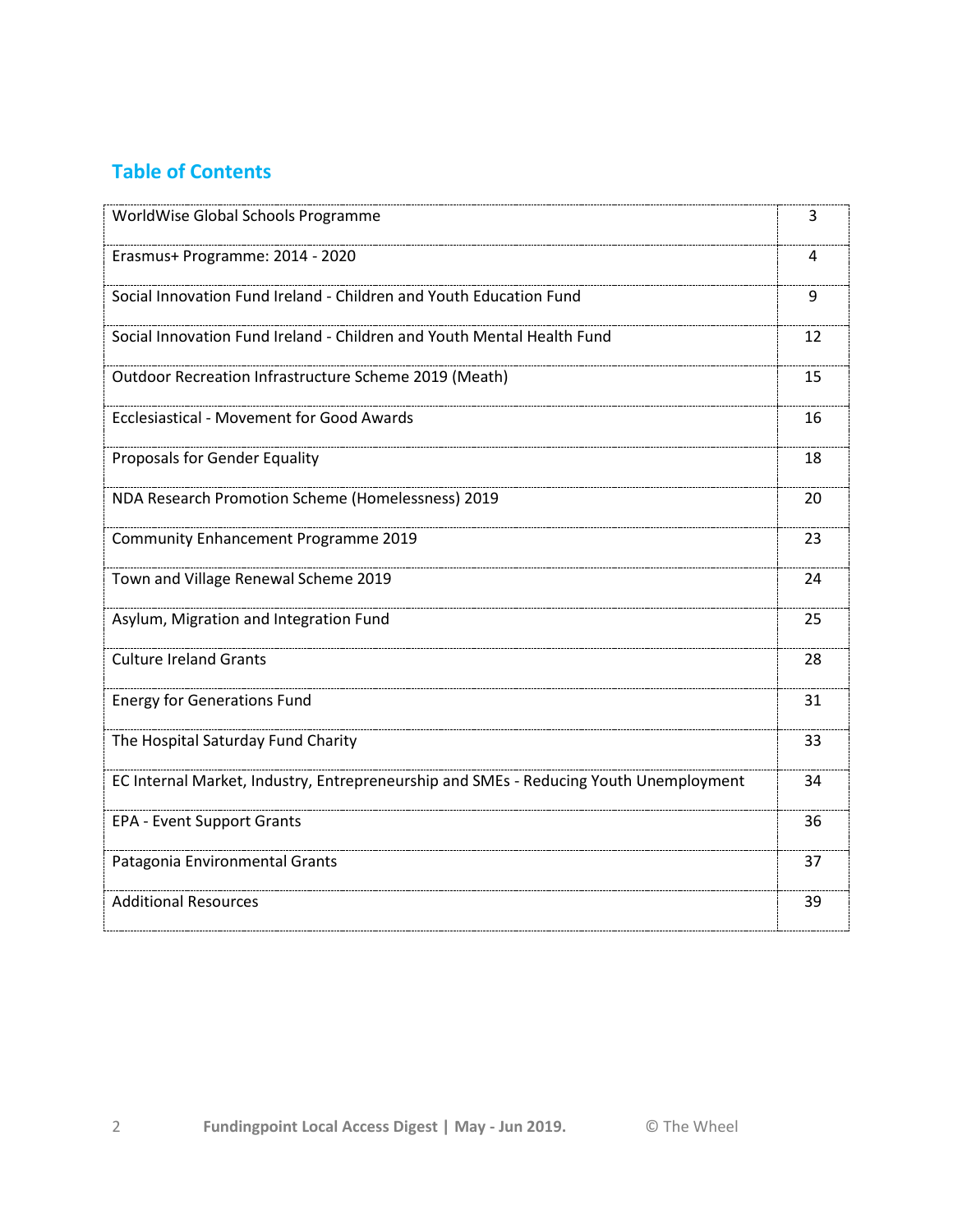# **WorldWise Global Schools Programme**

Applications for funding are invited from eligible organisations for Global Citizenship Education initiatives in post-primary schools in the coming academic year under the WWGS Annual Grant Call 2019.

WorldWise Global Schools (WWGS) is the Irish Aid programme for Development Education in post-primary Schools in the Republic of Ireland. It is the key channel through which Irish Aid support for Development Education (DE) at post-primary school level is coordinated, and is named as one of five strategic partnership programmes in the Irish Aid Development Education Strategy 2017-2023.

WWGS is implemented through a consortium comprised of Gorta-Self Help Africa (GSHA), Concern Worldwide (CW) and the City of Dublin's Education and Training Board Curriculum Development Unit (CDETB CDU).

## How to Apply

Full details available here:

<http://www.worldwiseschools.ie/grants/>

**Deadline:** 10 May 2019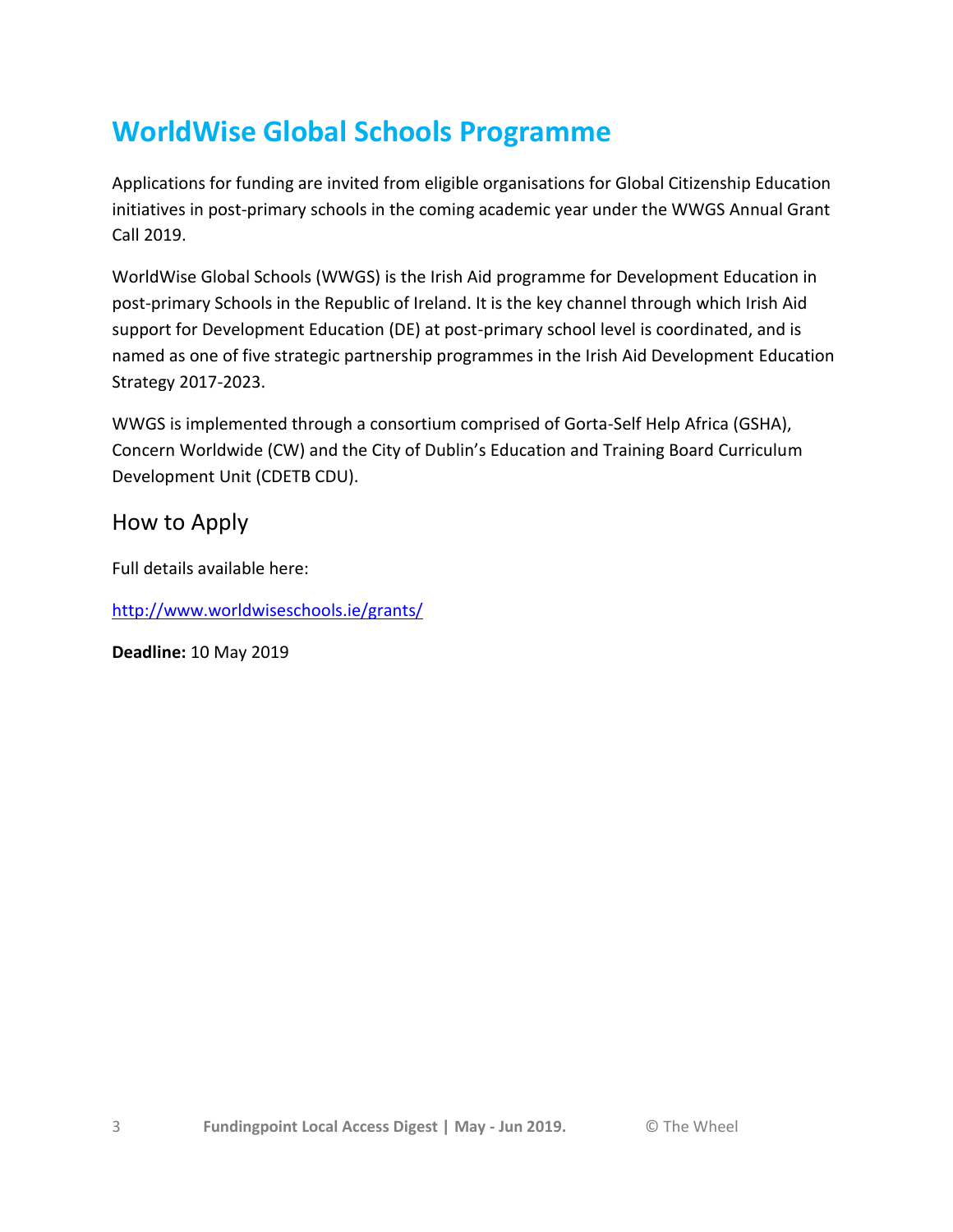# **Erasmus+ Programme: 2014 - 2020**

Erasmus+ is the European Union programme for education, training, youth and sport for the years 2014 to 2020. It provides funding and support for organisations to operate projects consistent with its objectives and which encourage European exchange, co-operation and learning. Erasmus+ is funded by the European Union through the contributions of member states, including Ireland. Funding of almost €170 million has been allocated to Ireland for the duration of the programme.

Erasmus+ funding is available to all sectors (or fields) of formal, informal and non-formal education. Structurally, Erasmus+ is divided into three 'Key Actions' describing the kind of project activities possible.

## Programme Objectives

Erasmus+ aims to modernise and improve the quality of teaching, training and youth work across Europe, and to support the development, transfer and implementation of innovative practices. These objectives are closely tied with the Europe 2020 strategy of achieving a smart, sustainable and inclusive economy by 2020 for all of Europe's citizens. Fundamental goals for Erasmus+ include improving key competences and skills, and fostering partnerships between education and employment. The programme also seeks to promote European values as stated in Article 2 of the Treaty on European Union: respect for human dignity, freedom, democracy, equality, the rule of law and respect for human rights.

## Eligibility

Erasmus+ is open to private or public organisations active in the fields of adult education, higher education, school education, sport, vocational education and training, and youth and community work, in any participating country. While the programme enables individuals to travel, work, volunteer and study abroad, project applications from individuals themselves are not accepted. However, individuals may apply to attend Transnational Cooperation Activities with the support of their organisations.

Some key actions / proposals are managed directly by the European Commission, while others are managed by the relevant national body (Leargas in the case of Ireland - note: Leargas managed items are in bold below).

## **Learning mobility of individuals (Key Activity 1)**

This Key Action supports: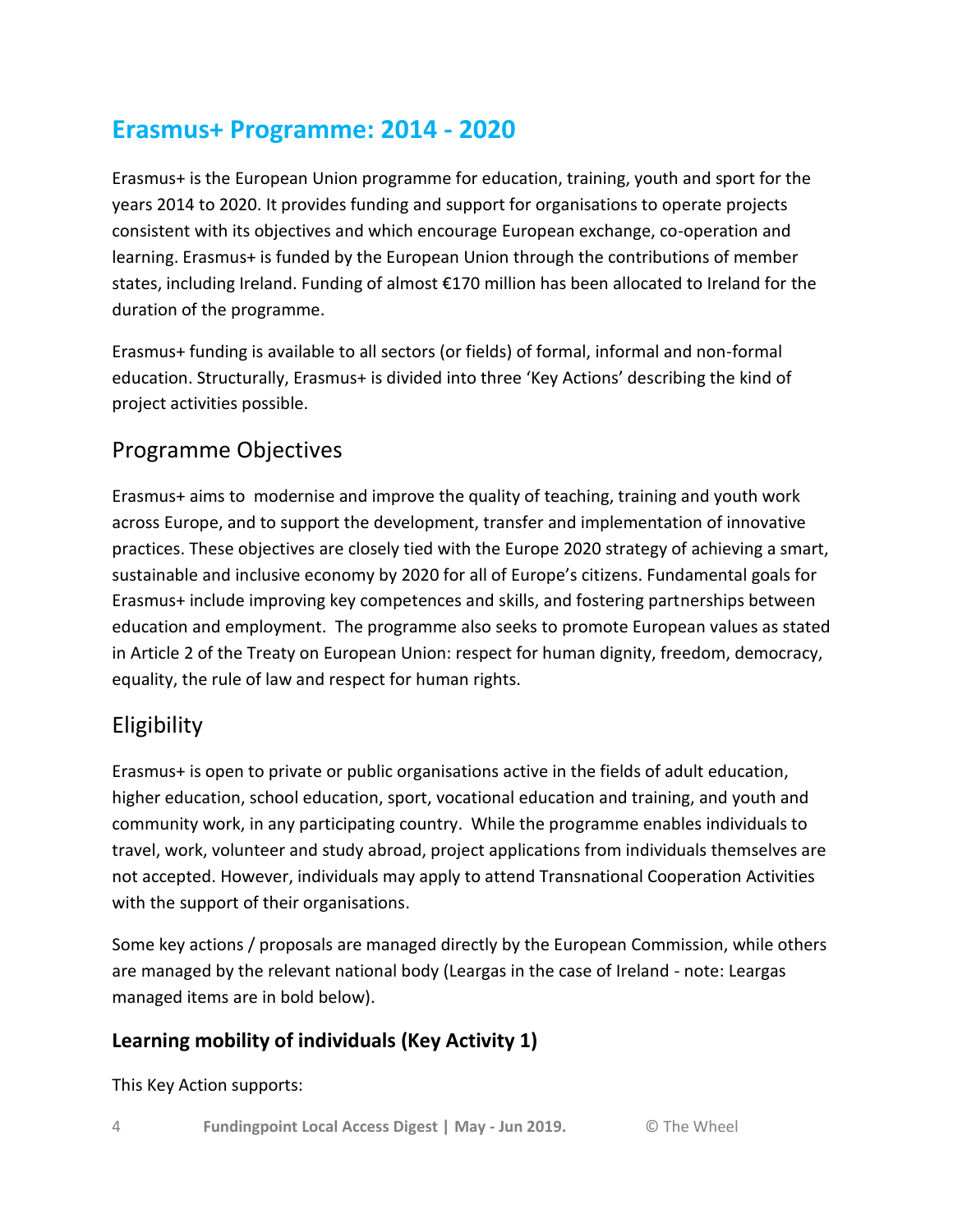- Mobility of learners and staff: opportunities for students, trainees, young people and volunteers, as well as for professors, teachers, trainers, youth workers, staff of education institutions and civil society organisations to undertake a learning and/or professional experience in another country;
- Erasmus Mundus Joint Master Degrees: high-level integrated international study programmes delivered by consortia of higher education institutions that award full degree scholarships to the best master students worldwide;
- Erasmus+ Master Loans: higher education students from Programme Countries can apply for a loan backed up by the Programme to go abroad for a full Master Degree. Students should address themselves to national banks or student loan agencies participating in the scheme.

## **Cooperation for innovation and exchange of good practices (Key Activity 2)**

This Key Action supports:

- Transnational Strategic Partnerships aimed to develop initiatives addressing one or more fields of education training and youth and promote innovation, exchange of experience and know-how between different types of organisations involved in education, training and youth or in other relevant fields. Certain mobility activities are supported in so far as they contribute to the objectives of the project;
- Knowledge Alliances between higher education institutions and enterprises which aim to foster innovation, entrepreneurship, creativity, employability, knowledge exchange and/or multidisciplinary teaching and learning;
- Sector Skills Alliances supporting the design and delivery of joint vocational training curricula, programmes and teaching and training methodologies, drawing on evidence of trends in a specific economic sector and skills needed in order to perform in one or more professional fields;
- Capacity-building projects supporting cooperation with Partner Countries in the fields of higher education and youth. Capacity-building projects aim to support organisations/institutions and systems in their modernisation and internationalisation process. Certain types of capacity-building projects support mobility activities in so far as they contribute to the objectives of the project;
- IT support platforms, such as eTwinning, the School Education Gateway, the European Platform for Adult Learning (EPALE) and the European Youth Portal, offering virtual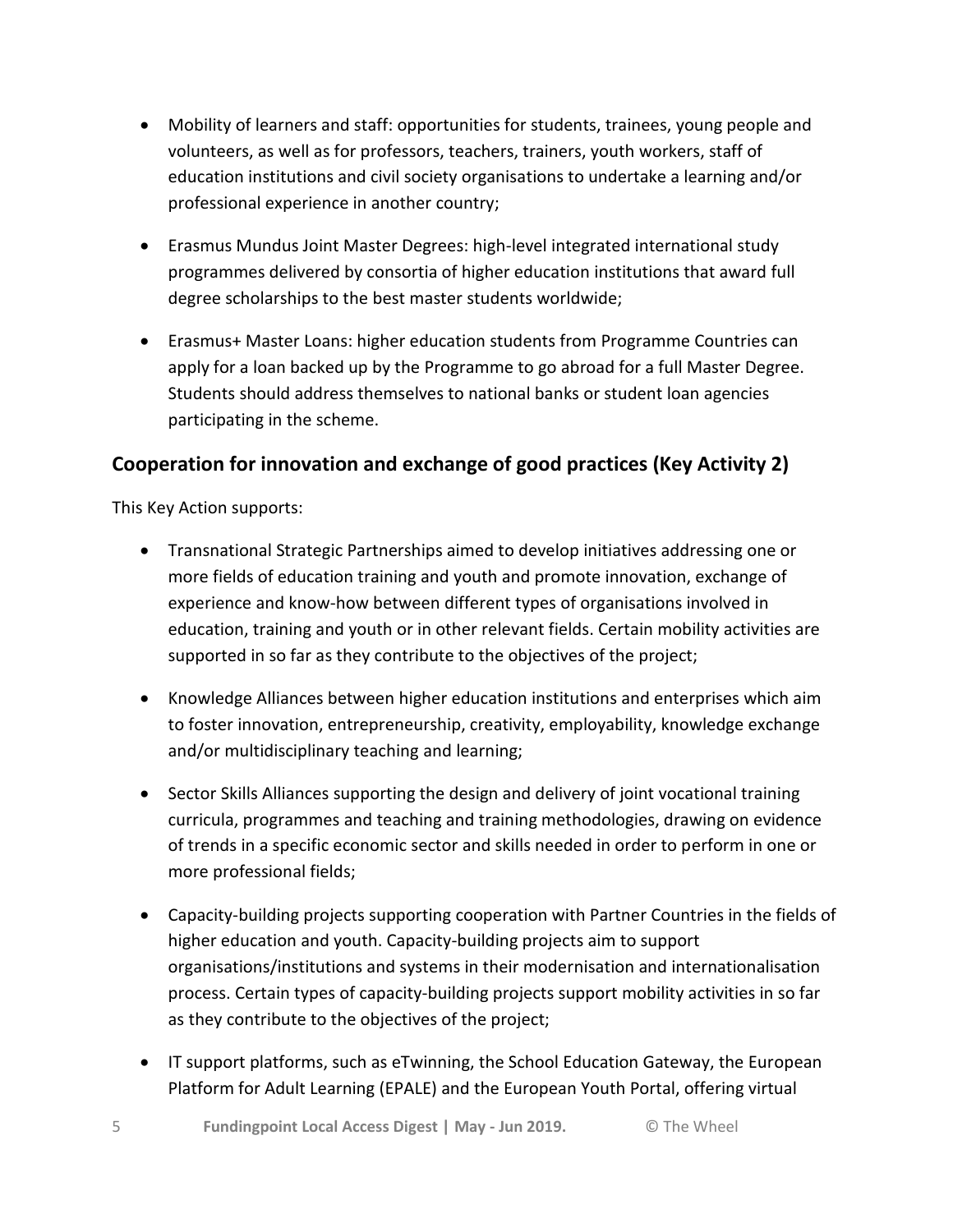collaboration spaces, databases of opportunities, communities of practice and other online services for teachers, trainers and practitioners in the field of school and adult education as well as for young people, volunteers and youth workers across Europe and beyond.

## **Support for policy reform (Key Activity 3)**

This Key Action supports:

- Knowledge in the fields of education, training and youth for evidence-based policy making and monitoring, in particular:
- country-specific and thematic analysis, including through cooperation with academic networks;
- peer learning and peer reviews through the Open Methods of Coordination in education, training and youth.
- Initiatives for policy innovation to stimulate innovative policy development among stakeholders and to enable public authorities to test the effectiveness of innovative policies through field trials based on sound evaluation methodologies;
- Support to European policy tools to facilitate transparency and recognition of skills and qualifications, as well as the transfer of credits, to foster quality assurance, support validation of non-formal and informal learning, skills management and guidance. This Action also includes the support to networks that facilitate cross-European exchanges, the learning and working mobility of citizens as well as the development of flexible learning pathways between different fields of education, training and youth;
- Cooperation with international organisations with highly recognised expertise and analytical capacity (such as the OECD and the Council of Europe), to strengthen the impact and added value of policies in the fields of education, training and youth;
- Stakeholder dialogue, policy and Programme promotion involving public authorities, providers and stakeholders in the fields of education, training and youth for raising awareness about the European policy agendas, in particular Europe 2020, Education and Training 2020, the European Youth Strategy, as well as the external dimension of European education, training and youth policies. These activities are essential to develop the capacity of stakeholders to actively support the implementation of policies by stimulating the exploitation of the Programme results and generating tangible impact.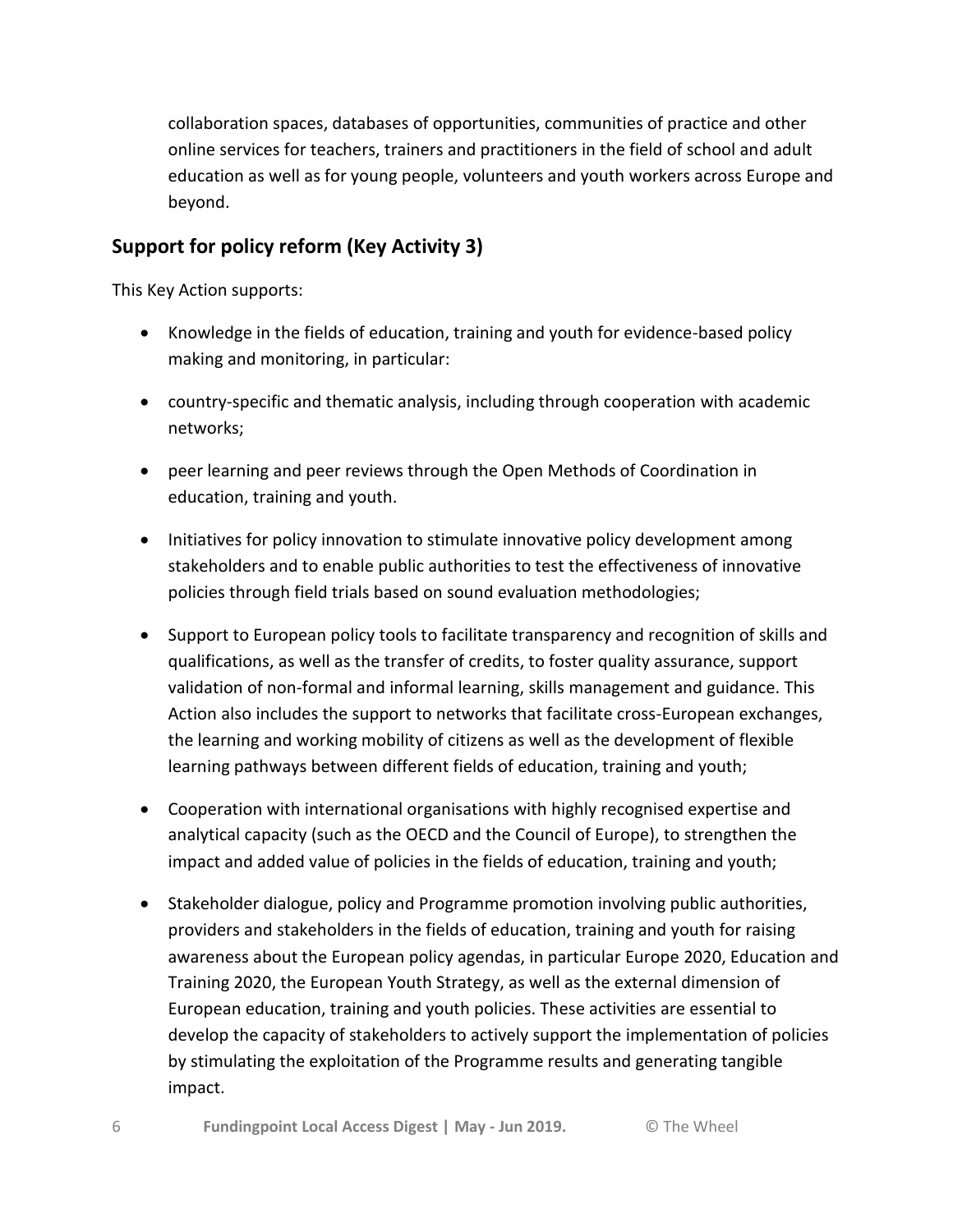#### **Jean Monnet**

Jean Monnet activities will support:

- Academic Modules, Chairs, Centres of Excellence in order to deepen teaching in European integration studies embodied in an official curriculum of a higher education institution, as well as to conduct, monitor and supervise research on EU content, also for other educational levels such as teacher training and compulsory education. These Actions are also intended to provide in-depth teaching on European integration matters for future professionals in fields which are in increasing demand on the labour market, and at the same time aim at encouraging, advising and mentoring the young generation of teachers and researchers in European integration subject areas;
- Policy debate with academic world, supported through: a) Networks to enhance cooperation between different universities throughout Europe and around the world, foster cooperation and create a high knowledge exchange platform with public actors and the Commission services on highly relevant EU subjects; b) Projects for innovation and cross-fertilisation and spread of EU content aimed to promote discussion, reflection on EU issues and to enhance knowledge about the EU and its processes;
- Support to associations, to organise and carry out statutory activities of associations dealing with EU studies and EU issues, and to publicize EU facts among a wider public enhancing active European citizenship.
- The Jean Monnet Activities also provide operating grants to designated institutions which pursue an aim of European interest and organises Studies and conferences with the purpose of providing policy-makers with new insights and concrete suggestions.

#### **Sport**

Actions in the field of sport will support:

 Collaborative Partnerships, aimed at promoting the integrity of Sport (anti-doping, fight against match fixing, protection of minors), supporting innovative approaches to implement EU principles on good governance in sport, EU strategies in the area of social inclusion and equal opportunities, encouraging participation in sport and physical activity (supporting the implementation of EU Physical Activity Guidelines, volunteering, employment in sport as well as education and training in sport), and supporting the implementation of the EU guidelines on dual car eers of athletes. These partnerships include also Small Collaborative Partnerships, aimed at encouraging social inclusion and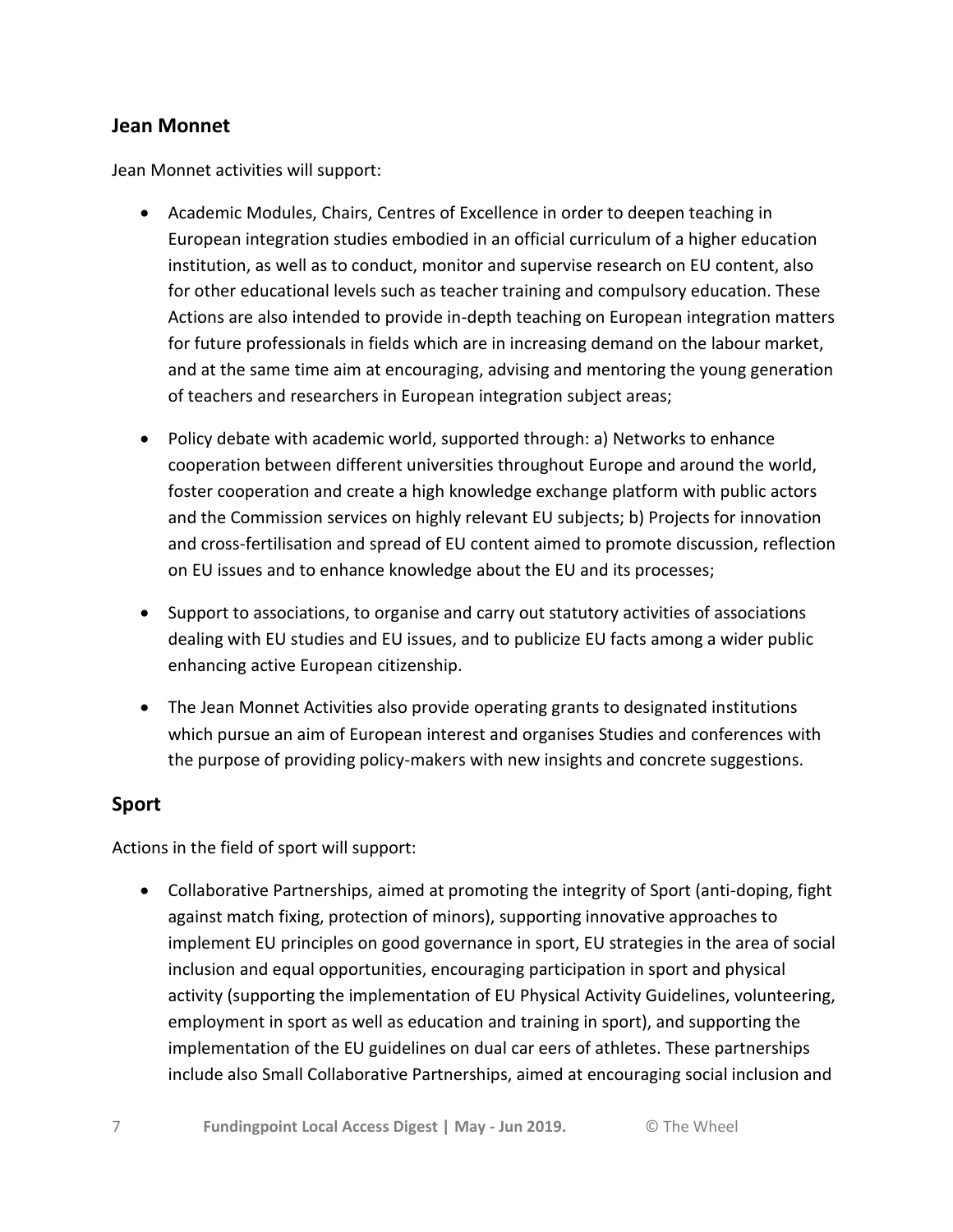equal opportunities in sport, promoting European traditional sports and games, supporting the mobility of volunteers, coaches, managers and staff of non-profit sport organisations and protecting athletes, especially the youngest, from health and safety hazards by improving training and competition conditions.

- Not-for-profit European sport events, granting individual organisations in charge of the preparation, organisation and follow-up to a given event. The activities involved will include the organisation of training activities for athletes and volunteers in the run-up to the event, opening and closing ceremonies, competitions, side-activities to the sporting event (conferences, seminars), as well as the implementation of legacy activities, such as evaluations or follow-up activities;
- Strengthening of the evidence base for policy making through studies; data gathering, surveys; networks; conferences and seminars which spread good practices from Programme Countries and sport organisations and reinforce networks at EU level so that national members of those networks benefit from synergies and exchanges with their partners;
- Dialogue with relevant European stakeholders, being mainly the annual EU Sport Forum and support to Sport Presidency events organised by the EU Member States holding the Presidency of the EU. Other ad hoc meetings and seminars relevant to ensure optimal dialogue with the sport stakeholders may also be organised as appropriate.

## How to Apply

Leargas serves as the Ireland contact for the Erasmus programme. Learn more here:

<http://www.leargas.ie/programmes/erasmusplus/>

Visit the main Erasmus programme website here:

[https://eacea.ec.europa.eu/erasmus-plus\\_en](https://eacea.ec.europa.eu/erasmus-plus_en)

**Deadline:** 16 May 2019 (VET Mobility Charter)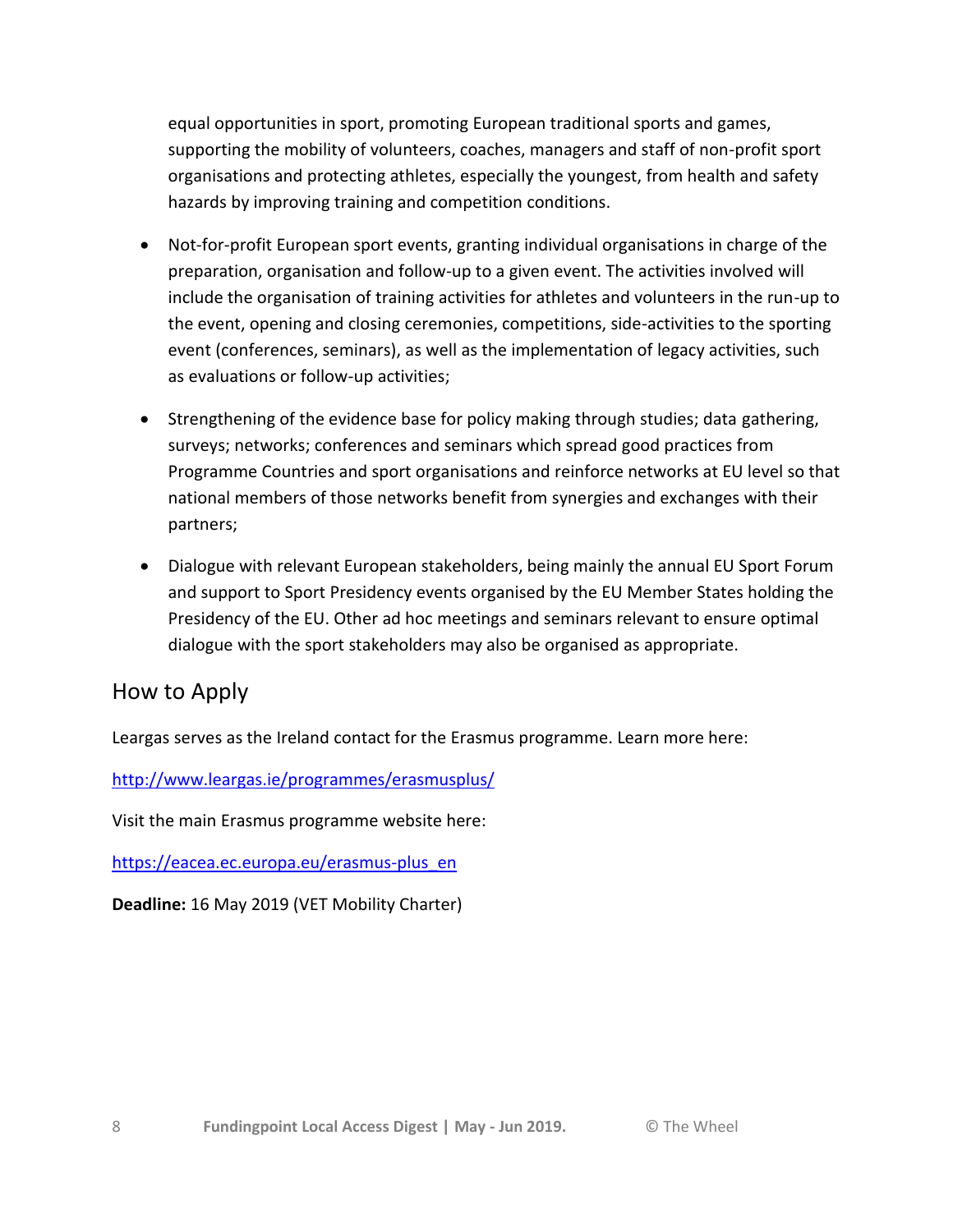# **Social Innovation Fund Ireland - Children and Youth Education Fund**

The Children and Youth Education Fund has been created by Social Innovation Fund Ireland (SIFI) in partnership with the Department of Rural and Community Development. The Department of Rural and Community Development provides match funding for all philanthropic funds raised by Social Innovation Fund Ireland, via the Dormant Accounts Fund.

Through the Children and Youth Education Fund, we are aiming to improve access to higher and further education for students (including the full primary school cycle and up to the age of 25) who are affected by disability or disadvantage.

As part of the application requirements, we are asking applicants to demonstrate that they have secured private or philanthropic funding for the duration of this fund. If the applicant is successful, we will match their donation by providing a 50% uplift on their funds, as well as delivering other supports such as training, impact measurement, and capacity building.

#### **FUND OBJECTIVE**

Education largely determines the opportunities afforded to people throughout their lives. Those who leave education without qualifications are hindered in their ability to find wellpaying jobs, and as a result are more at risk of poverty.

We are calling out to innovative projects or programmes in Ireland that:

- Improve the retention of youth learners up to age 25 who are affected by disadvantage or disability at level 1 to 8 on the National Framework of Qualifications (NFQ) or equivalent accredited programmes/courses,
- Demonstrate movement of learners along the NFQ ladder or equivalent.
- The Children and Youth Education Fund aims to have wide impact and will contribute to Ireland's achievement of the Sustainable Development Goals.

#### WHAT DOES THE FUND OFFER?

- 50% uplift on funds raised by applicants (applicants must provide evidence to verify that private funding has been secured)
- Peer to peer networking and knowledge sharing
- Training workshops
- 9 **Fundingpoint Local Access Digest | May - Jun 2019.** © The Wheel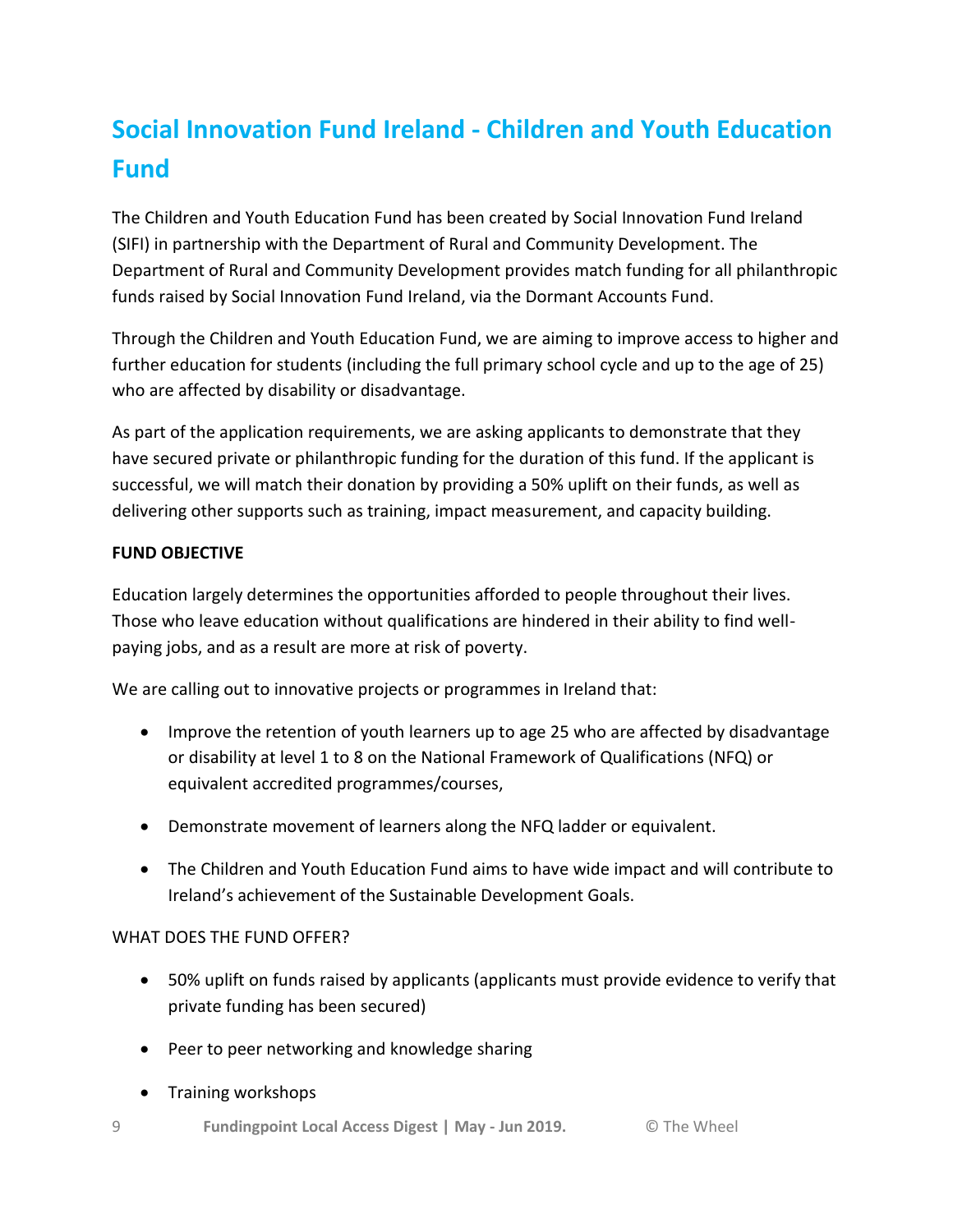- Impact measurement
- A platform for awardees to showcase their work at an awards event

#### **FUNDING REQUIREMENTS**

Successful applicants are asked to provide evidence to verify the private funding they have secured. We require a minimum of €20,000 private funding per year with a Donor Letter of Commitment over a minimum period of 2 years (Sample: Donor-Letter-of-Commitment)

How the funding process works:

- These private funds are paid to Social Innovation Fund Ireland annually
- Social Innovation Fund Ireland provides evidence of committed donor funds to Government
- Government releases funding to Social Innovation Fund Ireland
- Following this, Social Innovation Fund Ireland provides an uplift of 50% on the donor funds and makes a grant to successful applicant.

The Children and Youth Education Fund provides a total uplift to the  $\epsilon$ 60,000 of  $\epsilon$ 30,000, making a total fund of €90,000. This €90,000 is paid over the 3 years at €30,000 p.a (€20,000 donor funds and €10,000 SIFI uplift).

#### **WHAT KIND OF PROJECT IS THE FUND LOOKING FOR?**

Applicants should be able to demonstrate how they improve the retention of children and youth learners up to age 25 who are affected by disadvantage or disability at NFQ levels 1 to 8 equivalent, moving them up the NFQ ladder.

All applicants should have a strong evidence base for their project and have an evaluation or assessment component.

Applicants should also be able to provide evidence that they have raised private or philanthropic funding for the period proposed and demonstrate what SIFI funding would enable them to achieve.

#### **WHAT ORGANISATIONS ARE ELIGIBLE?**

Applicants must have not-for-profit legal status to be considered for the Children and Youth Education Fund. For example: charity, company limited by guarantee, trust etc…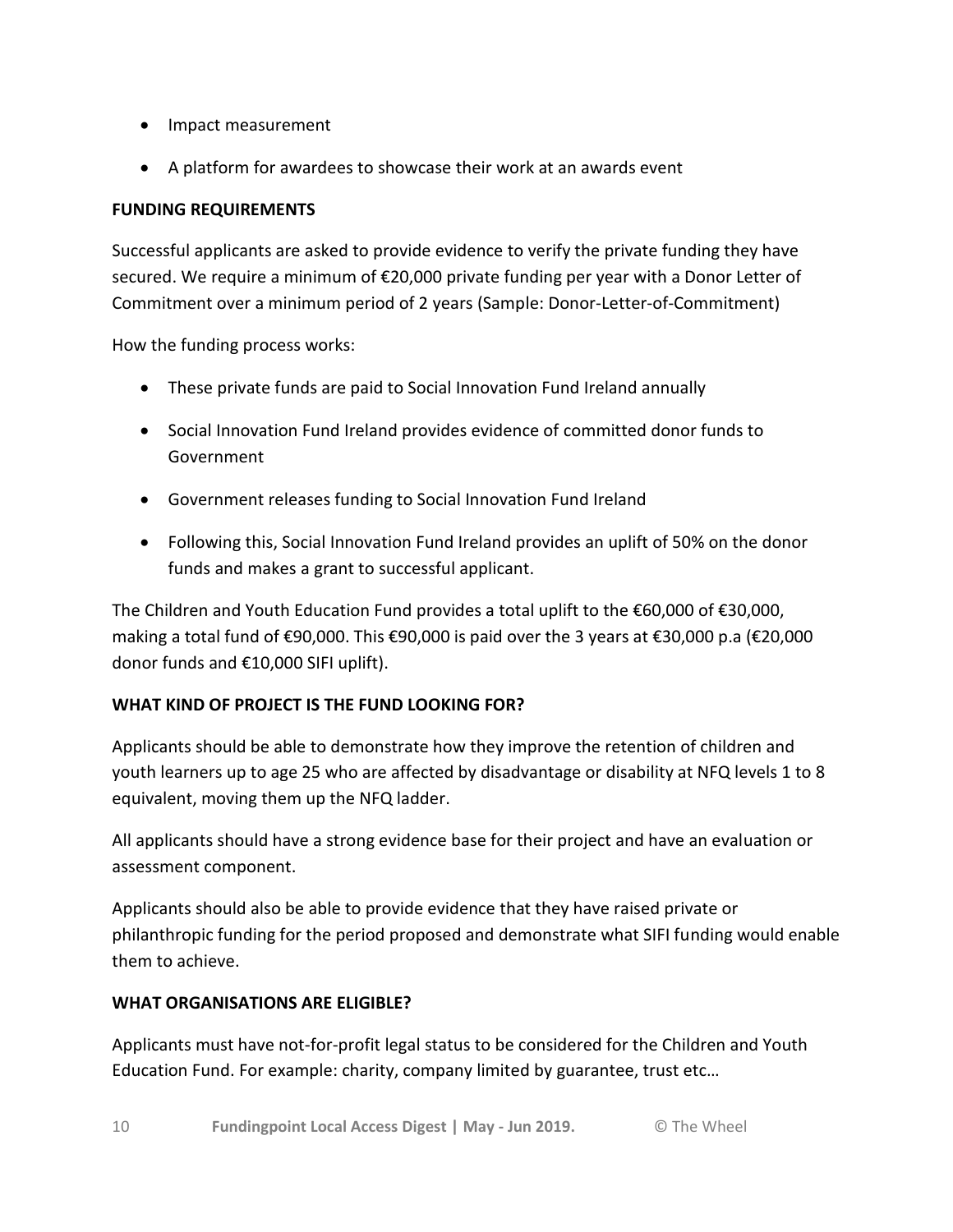# How to Apply

Full details on Fund website.<http://www.socialinnovation.ie/children-youth-education/>

**Deadline:** 17 May 2019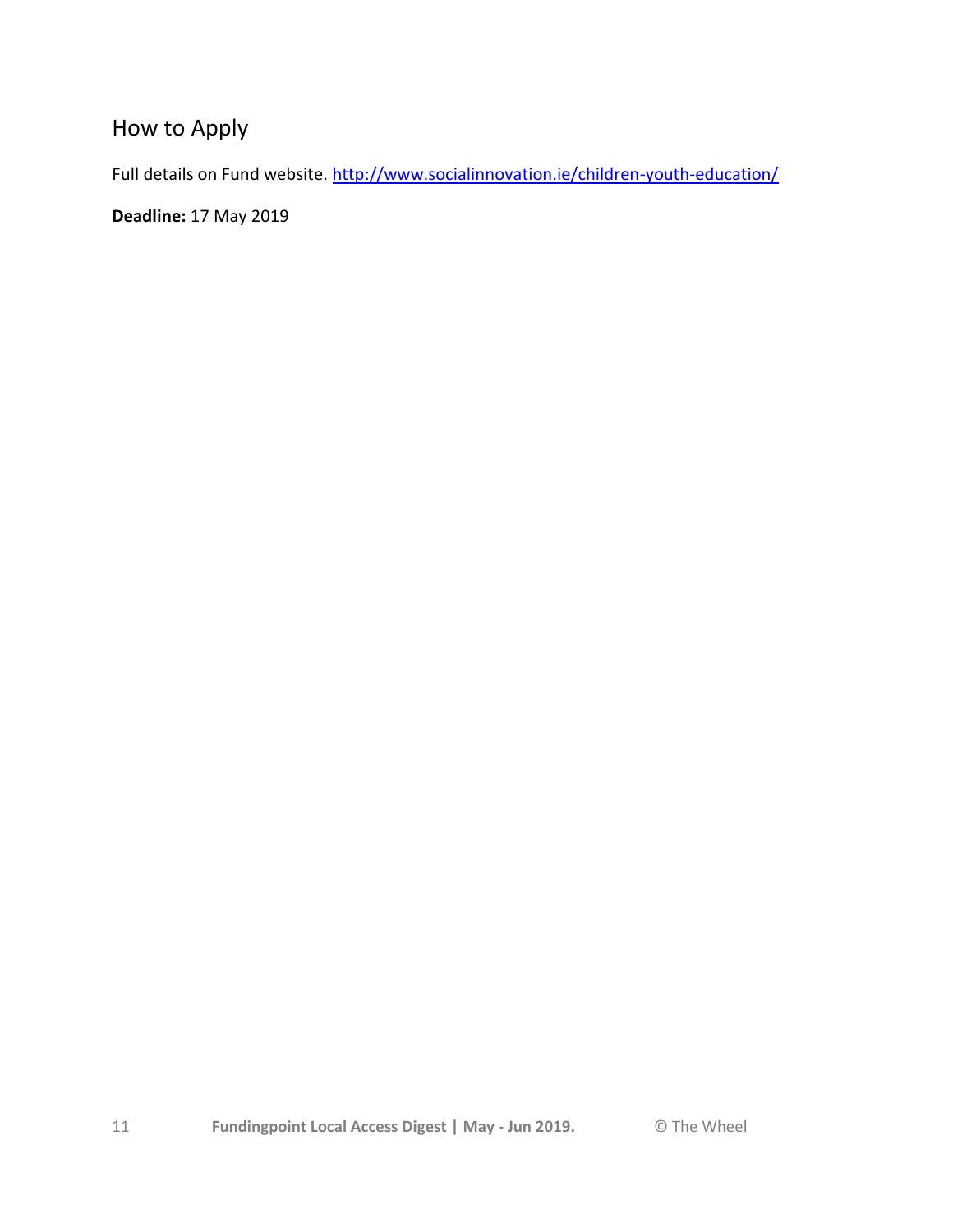# **Social Innovation Fund Ireland - Children and Youth Mental Health Fund**

The Children and Youth Mental Health Fund has been created by Social Innovation Fund Ireland (SIFI) in partnership with the Department of Rural and Community Development. The Department of Rural and Community Development provides match funding for all philanthropic funds raised by Social Innovation Fund Ireland, via the Dormant Accounts Fund.

Through the Children and Youth Mental Health Fund, we aim to provide meaningful, lasting support to innovative mental health programmes and initiatives that reach out to children and young people before and during the societal, academic, physical, and emotional pressures of early adolescence and early adulthood.

As part of the application for this fund, we are asking applicants to demonstrate that they have secured private or philanthropic funding for the duration of their project. If the applicant is successful, we will match their donation by providing a 50% uplift on their funds, as well as delivering other supports such as training, impact measurement and capacity building.

# **Objective**

Mental health is increasingly being recognised as an important health issue in Ireland. It is estimated poor mental health will affect one in four people over the course of their lives, with the onset often starting in childhood, adolescence, and early adulthood. The development of poor mental health in childhood, adolescence and early adulthood can have devastating impacts that may last over the course of a person's lifetime. By promoting mental, emotional and social wellbeing, we can enable children and young people to fulfil their potential and cope with the challenges faced during this critical development period.

The objective of the Children and Youth Mental Health Fund is to provide meaningful, lasting support to innovative mental health programmes and initiatives that reach out to children and young people before and during the societal, academic, physical, and emotional pressures of early adolescence, adolescence and early adulthood. The fund is open to all innovative projects offering either preventive supports or interventions for children and young people and their mental health.

## **What does the fund offer?**

 50% uplift on funds raised by applicants (applicants must provide evidence to verify that private funding has been secured)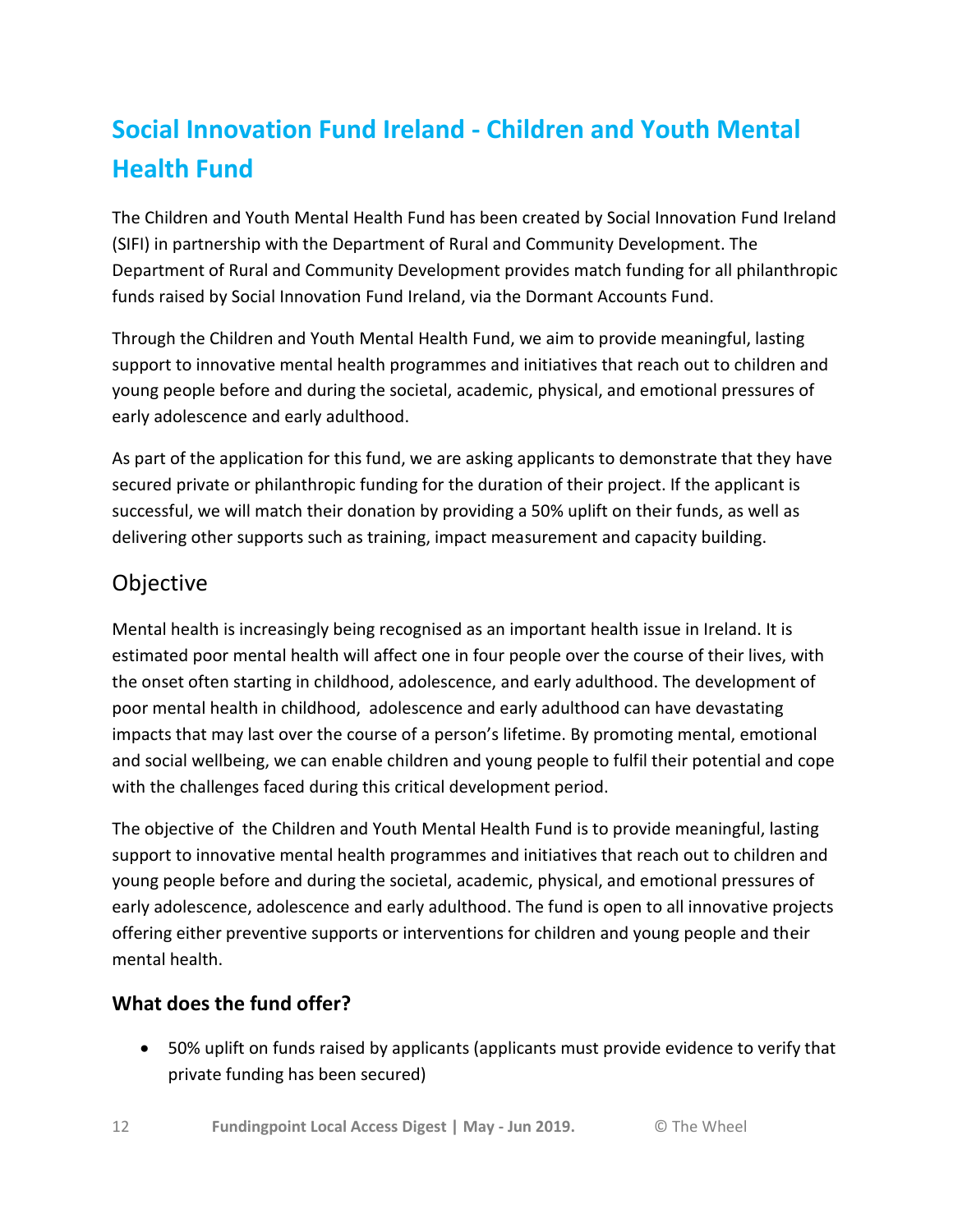- Peer to peer networking and knowledge sharing
- Training workshops
- Impact measurement
- A platform for awardees to showcase their work at an awards event.

### **Funding Requirements**

Successful applicants are asked to provide evidence to verify the private funding they have secured. We require a minimum of €20,000 private funding per year with a Donor Letter of Commitment over a minimum period of 2 years(Sample: Donor-Letter-of-Commitment)

### **How the funding process works:**

- These private funds are paid to Social Innovation Fund Ireland annually
- Social Innovation Fund Ireland provides evidence of committed donor funds to Government
- Government releases funding to Social Innovation Fund Ireland
- Following this, Social Innovation Fund Ireland provides an uplift of 50% on the donor funds and makes a grant to successful applicant

The Children and Youth Mental Health Fund provides a total uplift to the €60,000 of €30,000, making a total fund of €90,000. This €90,000 is paid over the 3 years at €30,000 p.a (€20,000 donor funds and €10,000 SIFI uplift).

#### **WHAT KIND OF PROJECT IS THE FUND LOOKING FOR?**

Applicants should be able to demonstrate how they improve the capacity of those up to age 25 to cope with mental health challenges and difficulties. These projects may be preventative initiatives, group or one to one interventions or tailored projects that reflect the specific requirements/needs of their target group(s).

All applicants should have a strong evidence base for their project and have an evaluation or assessment component (at least commenced).

Applicants should also be able to provide evidence that they have raised private or philanthropic funding for the period proposed and demonstrate what SIFI funding would enable them to achieve.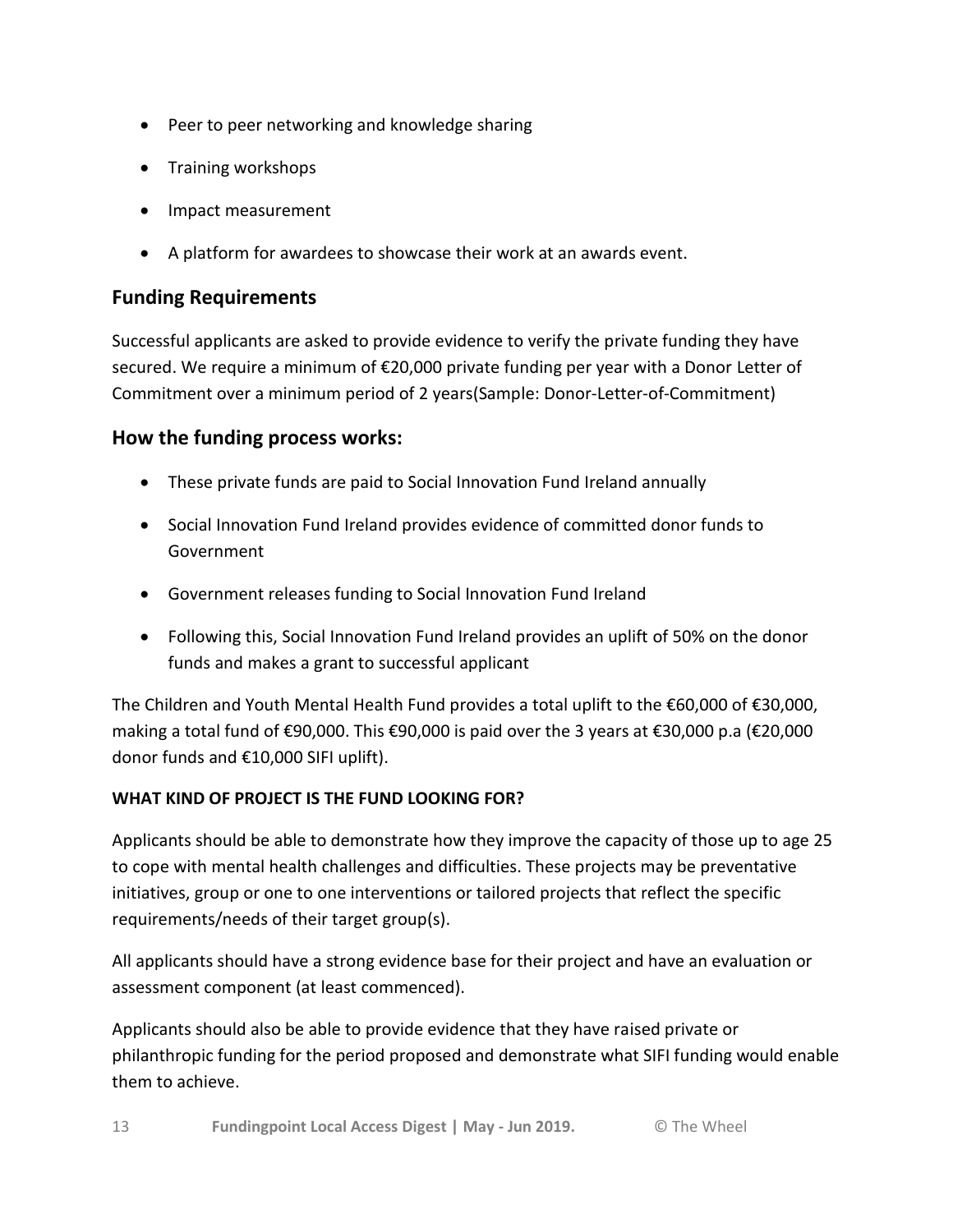#### **WHAT KIND OF ORGANISATIONS ARE ELIGIBLE?**

Applicants must have not-for-profit legal status to be considered for the Children and Youth Mental Health Fund. For example: charity, company limited by guarantee, trust etc.

## How to Apply

Full guidelines available here:<http://www.socialinnovation.ie/children-youth-mental-health/>

**Deadline:** 17 May 2019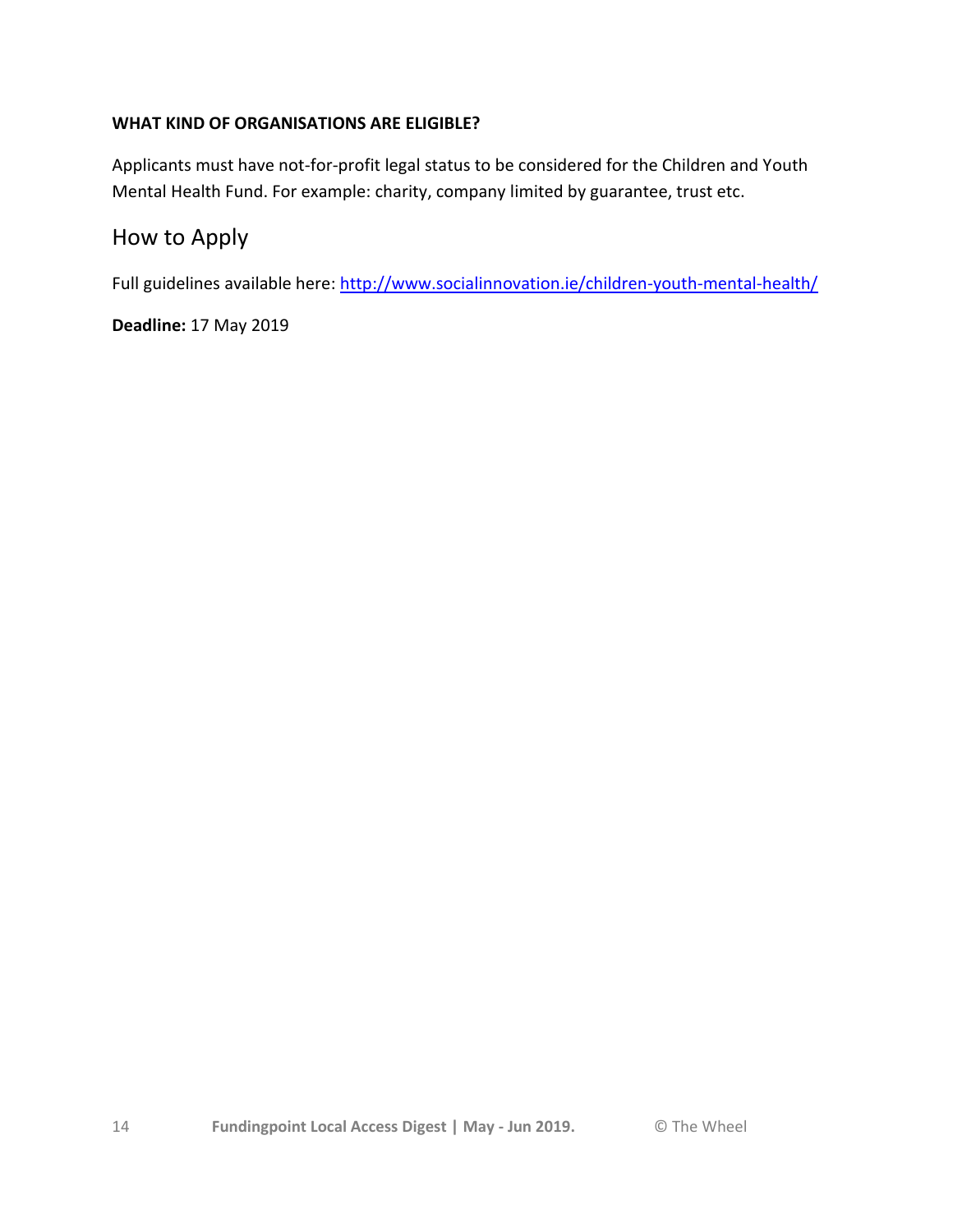# **Outdoor Recreation Infrastructure Scheme 2019 (Meath)**

The Outdoor Recreation Infrastructure Scheme will provide funding for the development of new outdoor recreational infrastructure and for the nece3ssary maintenance, enhancement and promotion of existing outdoor recreational infrastructure in rural areas across Ireland.

Measure 1: Small maintenance/promotion of existing infrastructure (maximum grant €20,000)

Measure 2: Medium scale repair/upgrade and development of new small/medium infrastructure (grant of between €20,000 and €200,000)

Measure 3: Repair/upgrade and development of larger more strategic projects (grant of between €200,000 and €500,000).

Local Authorities will be the applicant bodies under Measures 1 and 2, with Local Development Companies invited to participate under Measure 1 as partners or co-applicants.

Measure 3 will be open to Local Authorities and State Agencies, with collaborative approaches welcomed under this Measure in particular. Funding for all three measures will be provided to a maximum of 80% of total project costs, with the balance to be provided from Local Authority or other sources.

The term "recreation" in the context applies to sporting and recreational activities, which operate in the countryside. It does not include sporting activities which take place in the countryside on confined courses or pitches specifically designed and constructed for those sports.

Meath County Council are now seeking expressions of interest for projects under Measure 1 and 2, details can be submitted by either completing the project details in the forms below or submitting on a separate sheet. All projects must be completed by October 2019. As far as possible, the cost of works associated with each project should be as accurate as possible. Further details on the scheme can be found in the attached document.

## How to Apply

Full details available here: [http://www.meath.ie/Community/CommunityInformation/CommunityGrants/OutdoorRecreati](http://www.meath.ie/Community/CommunityInformation/CommunityGrants/OutdoorRecreationInfrastructureScheme/) [onInfrastructureScheme/](http://www.meath.ie/Community/CommunityInformation/CommunityGrants/OutdoorRecreationInfrastructureScheme/)

#### **Deadline:** 17 May 2019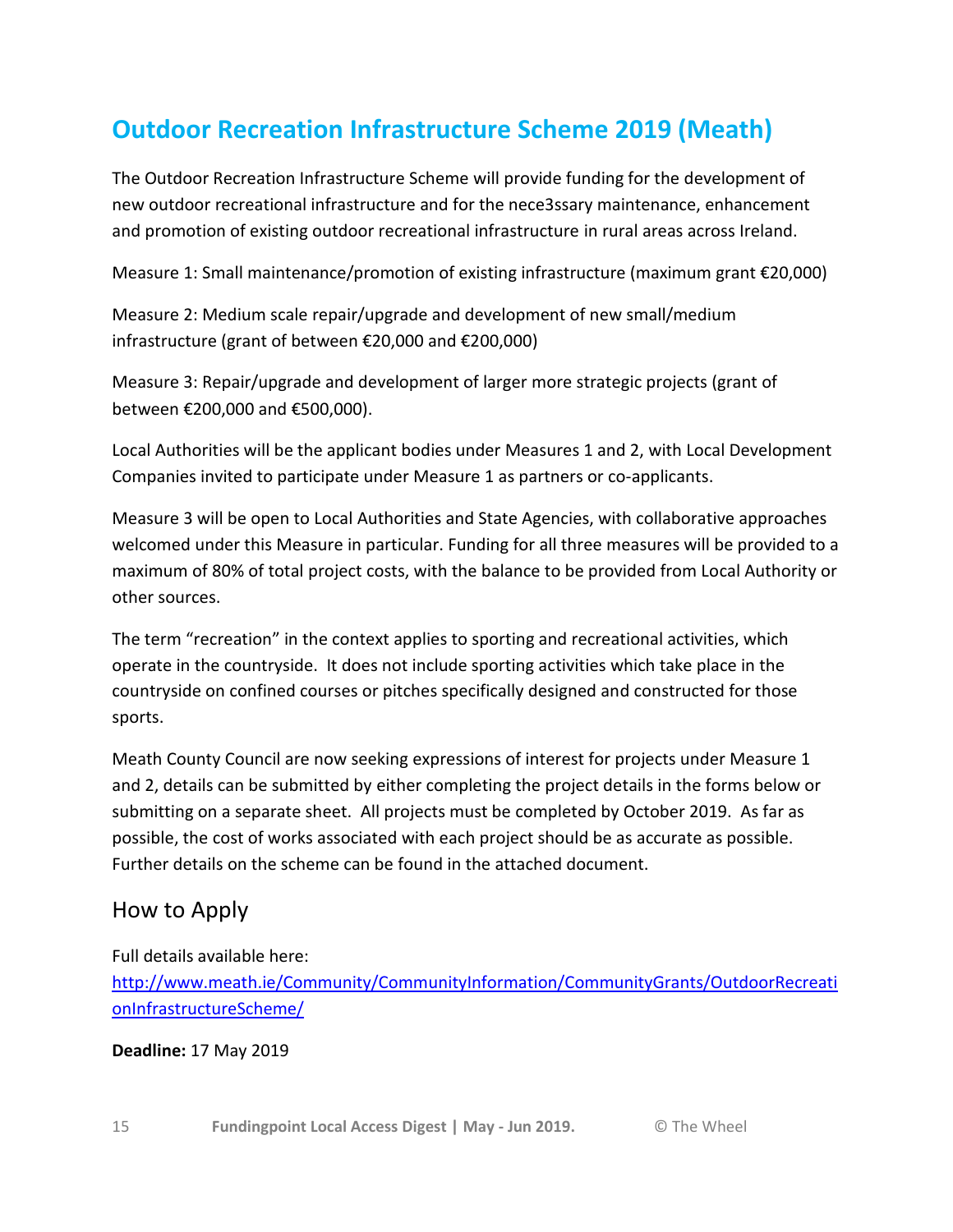# **Ecclesiastical - Movement for Good Awards**

Charitable giving is at the heart of what we do  $-$  and has been for over 130 years. Today, we're the only financial services group that exists to give its profits to charity. We're proud to be doing things differently. To be giving back to the communities we serve and championing the issues that really matter to them – working together to build a movement for good.

#### **OUR MOVEMENT FOR GOOD AWARDS**

Through our Movement for Good awards, we're giving £1m to charities. We want to put our giving directly into the hands of remarkable organisations (like yours perhaps) that are changing people's lives for the better.

Our £1,000 awards are open to eligible charities registered in the UK and Republic of Ireland these could range from smaller volunteer-run groups to larger, well-known organisations. Our £50,000 awards are open to eligible charities registered in the UK and Republic of Ireland with an income of less than £5m, which support a cause that we know our communities care about.

#### **GIVING £1M TO DESERVING CAUSES**

Our £1m giving programme has two funding categories:

- 1. £1,000 donations to 500 charities
- 2. £50,000 grants to 10 charities

We know that for many charities, £1,000 can make a real difference. We also know the importance of longer-term funding for charities, especially when trying to bring ambitious new ideas to life. Through our £50,000 awards, we're actively championing innovation, giving charities the backing they need to propel their plans forward.

By splitting the awards into two categories, we are allocating the funds in a way that charities tell us will have the greatest impact.

Remember - charities can be nominated for the £1,000 donations and apply for the £50,000 grants.

### How to Apply

#### FOR THE £1,000 AWARDS

Anyone can nominate a charity to win one of our £1,000 awards. And it's quick and easy to do.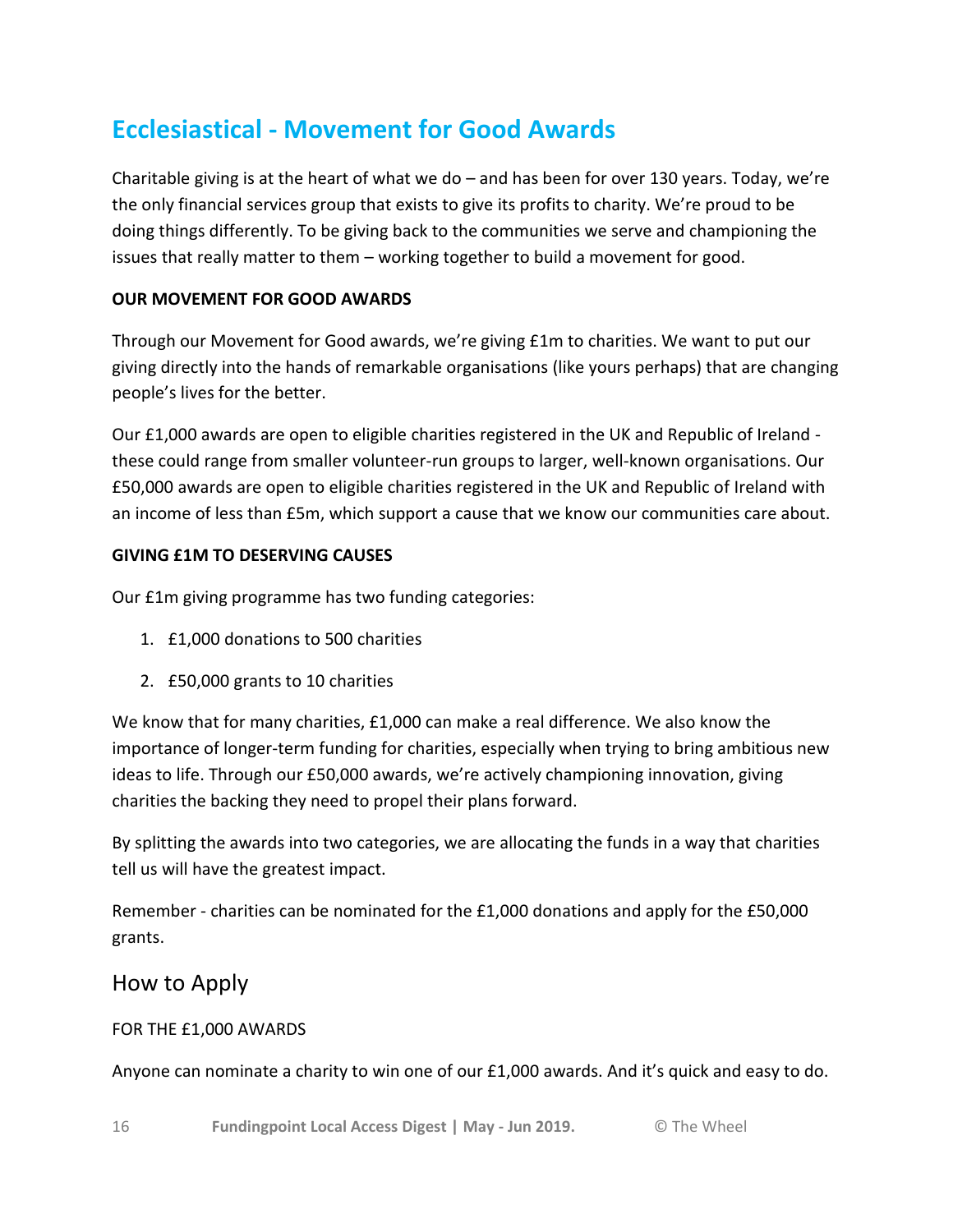The charity you nominate must be an eligible charity registered in the UK and Republic of Ireland.

You can only nominate a charity once and your nomination is identified by your unique email address. However, your chosen charity can receive multiple nominations. So the more support you can drum up, the more nominations your chosen charity will get and the greater their chance of winning.

#### FOR THE £50,000 AWARDS

The £50,000 awards open on Monday 17 June and it's never too soon to start preparing your application. If you'd like to know when our online application form goes live, sign up for an email alert. You only have one chance to submit your application so to ensure you are in with a good chance of being shortlisted, be sure to read our application guide containing useful information about the assessment criteria and how each application will be scored.

Full guidelines and nomination options available here:

#### <https://www.ecclesiastical.com/movement-for-good/>

#### **Deadlines:**

- Deadline for £1,000 grants: 17 May 2019
- Applications open for £50,000 grants: 17 Jun 2019
- Deadline for for £50,000 grants: 26 Jul 2019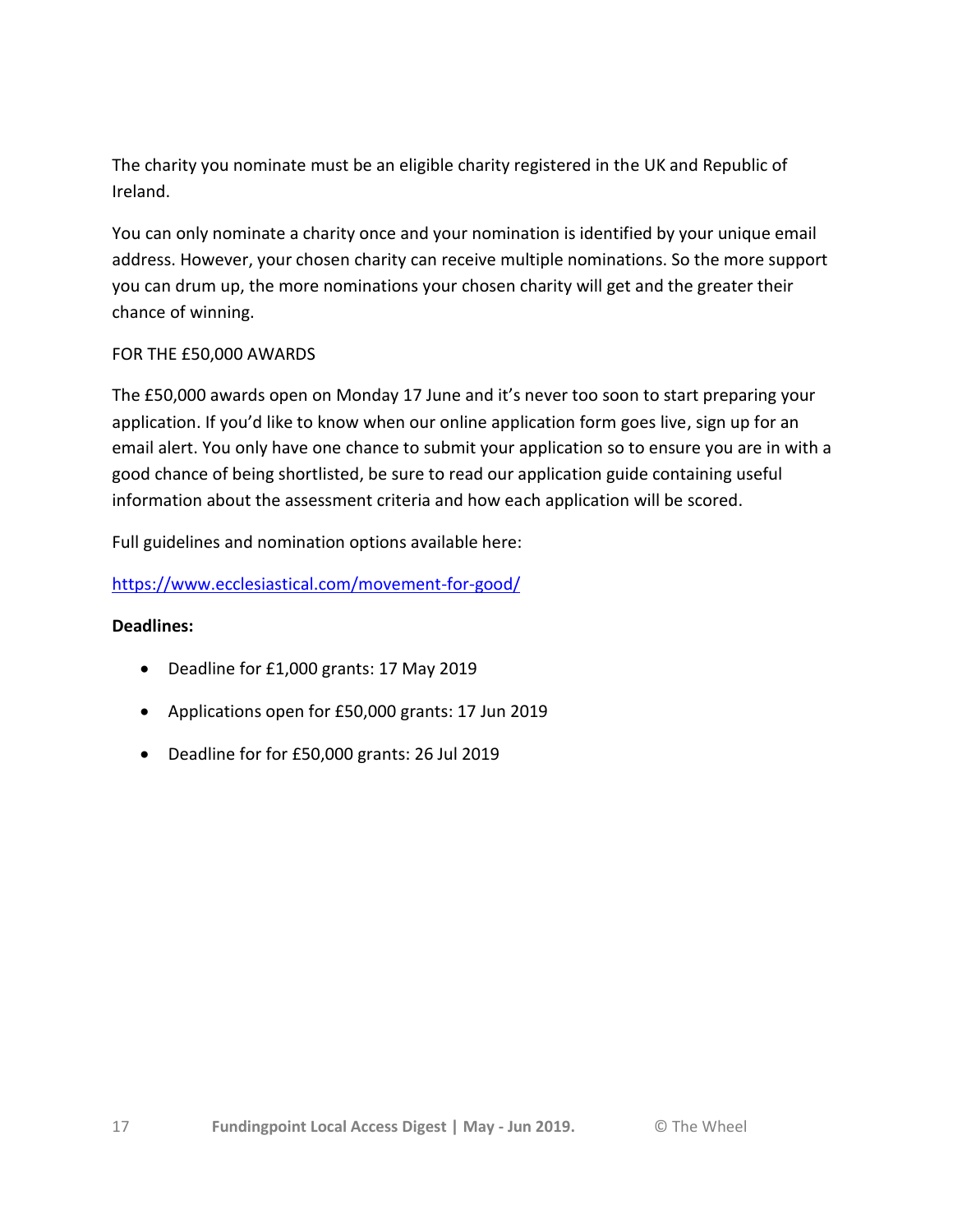# **Proposals for Gender Equality**

On 16 April 2019 Mr. David Stanton, T.D., Minister of State at the Department of Justice and Equality with special responsibility for Equality, Immigration and Integration will launch (launched) a Call for Proposals for Gender Equality projects under the European Social Fund.

€5.5 has been allocated for this round of ESF Gender Equality funding.

# Thematic and Overall Objective

Combating all forms of discrimination and promoting equal opportunities. The purpose of the activity is to increase women's overall participation in the labour market, while offering women increased economic independence; to decrease their risk of poverty in older years, associated with detachment from the labour market; and to foster the achievement of the female employment target in Europe 2020 and meet the objectives of EU Entrepreneurship 2020 Action Plan.

### **Activity Title**

Strand A – Women Returning to the Workforce To develop and deliver one or more training models to offer self - developmental training in employment-related skills to women who are currently detached from the labour market (i.e., not in paid employment but not registered as unemployed) and who are interested in entering/reentering employment.

Strand B – Women's Entrepreneurship Page 8 of 30 To develop and deliver interventions aimed at addressing the gender gap in entrepreneurial activity through targeted supports for women's entrepreneurship.

### **Specific Objective**

To engage with the most disadvantaged groups, including those distant from the labour market, with a view to raising their skills, ultimately increasing their future employment prospects.

### **Indicative Fund Allocation**

The Department of Justice and Equality may commit up to  $\epsilon$ 5.5 million in this Call -  $\epsilon$ 4.5 million to Women Returning to the Workforce Projects and €1 million to Women's Entrepreneurship Projects. €200,000 is the minimum grant that can be applied for. The Department reserves the right to make a grant funding offer that may differ from the grant funding requested.

## **Matching Funding**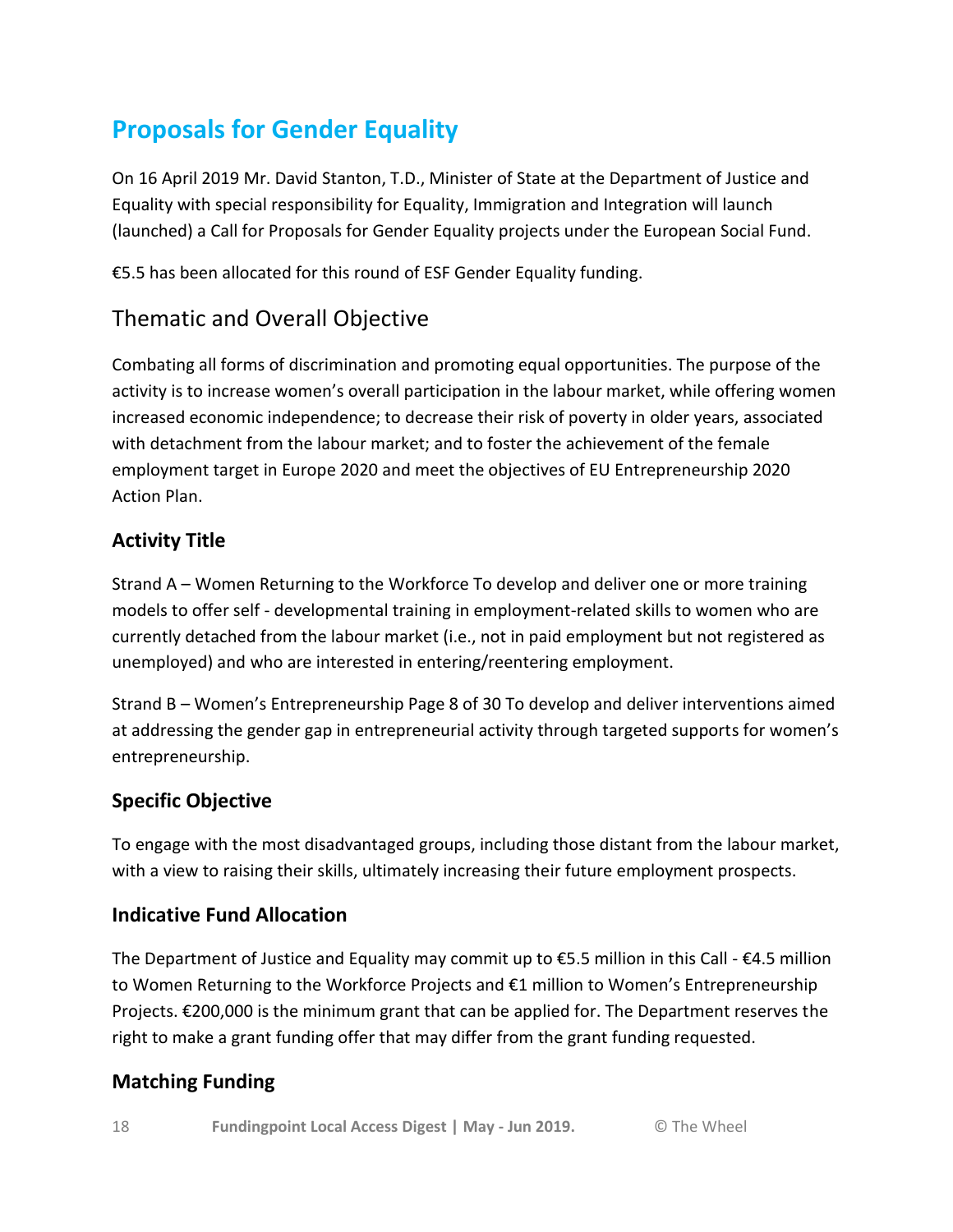Selected project(s) will be funded through the Department of Justice and Equality (50% ESF funding, 50% Exchequer funding).

Subject to the availability of funds, funding for approved projects will be in the form of a grant issued in instalments over the duration of the project (subject to the terms of the Grant Agreement and ongoing conditions).

## **Duration of Project Approvals**

Projects under this call should be for a minimum of 1 year and a maximum of 3 years and end no later than 30th September 2022. The Gender Equality Division reserves the right to vary the maximum duration in exceptional circumstances.

## **Geographical Scope**

All interventions should be focussed on activity in the State. The selection of projects to be funded under this Call will have regard to the desirability of achieving a geographical spread of activities.

## Eligibility

Public, Private and Voluntary Bodies are eligible to apply. Applicants must be legally constituted at the point of signing a Grant Agreement and must be able to enter into a legally binding Grant Agreement, should their application be approved. Applications are invited from organisations with the capacity and experience to deliver projects aimed at women returning to the workforce and/or aimed at increasing women's rates of entrepreneurship, in accordance with the objectives of this Call (see Section 1.5 below). If more than one organisation is applying for funds, one organisation must be nominated as the Lead Applicant.

If successful, the Lead Applicant will sign the Grant Agreement and will carry the liability for ensuring its terms and conditions are met by them and all delivery partners. It is acceptable for an organisation to make more than one application under this Call. However, in these circumstances, the projects proposed must be clearly separate and distinct.

## How to Apply

Full application forms and guidelines are available here: <http://eufunding.justice.ie/en/EUFunding/Pages/2019-AMIF-Open-Call-ES>

#### **Deadline:** 28 May 2019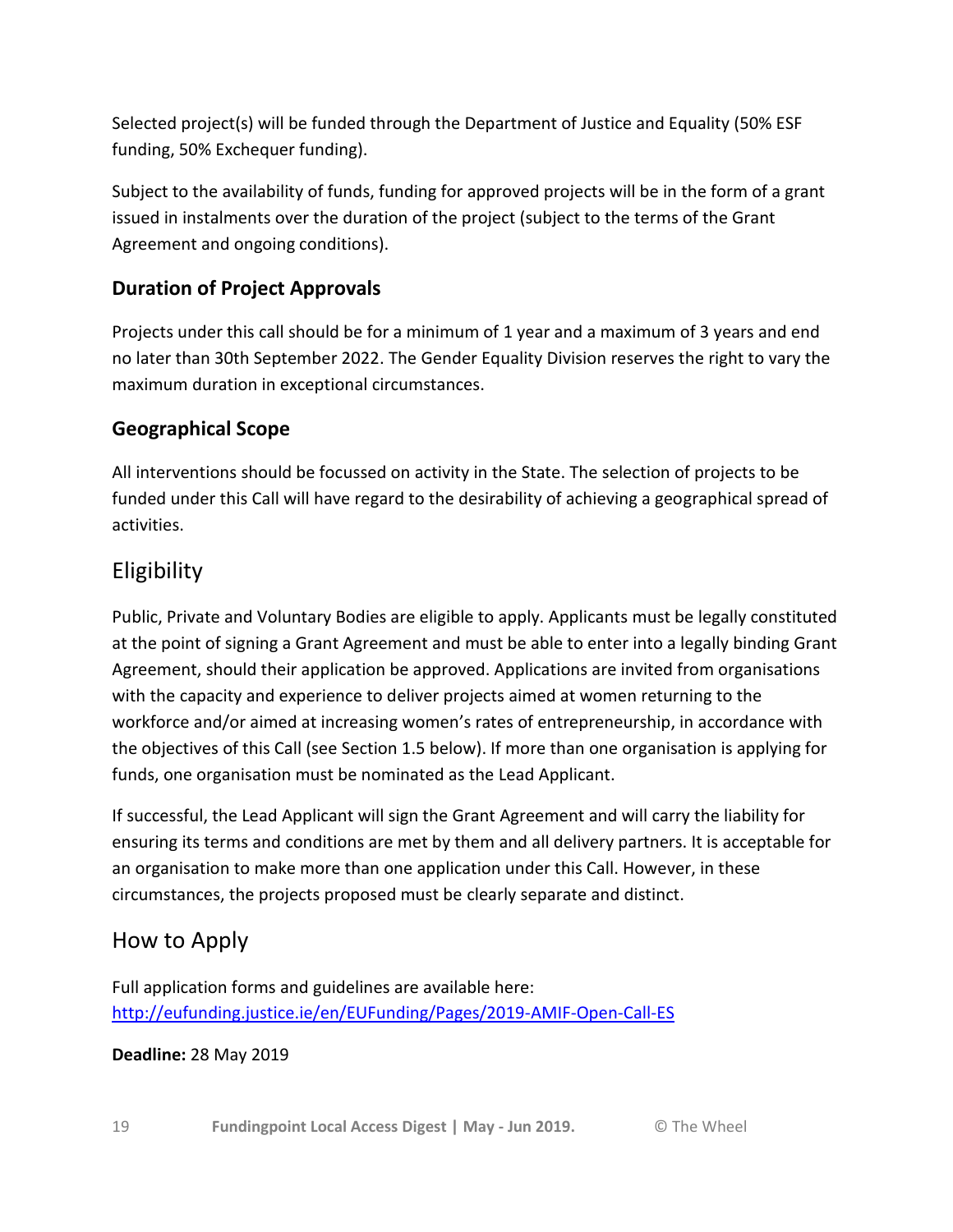# **NDA Research Promotion Scheme (Homelessness) 2019**

The National Disability Authority (NDA) is an independent statutory body which was established to provide evidence-based expert advice to the Government on disability policy and practice and to promote Universal Design in Ireland.

The NDA's Research Promotion Scheme aims to promote quality new research on specific themes aligned to the NDA's strategic priorities, through the provision of funding to successful applicants.

The NDA is now inviting proposals for research projects from research bodies and organisations, disability organisations or service providers, or other relevant bodies, under the theme set for 2019: People with disabilities experiencing homelessness.

The maximum grant will be €25,000, and it is envisaged that grants will be in the range €20,000 to €25,000.

### About

The Census 2016 figures show that the disability rate among the homeless was double that of the general population. Whereas the proportion of people with disabilities among the general population is 13.5%, 27% of the total homeless population consists of people with disabilities. The Discrimination and Inequality in Housing in Ireland report by ESRI/IHREC (2018)[1] showed that people with disabilities are more than twice as likely as people without a disability to report discrimination in access to housing. However, despite much discussion of housing policy and homelessness, there appears to be a dearth of specific research on people with disabilities who experience homelessness and associated issues within the Irish context.

The NDA now seeks to fund research projects that will help to develop further understanding of homelessness and the experiences of people with disabilities, including issues specific to people with disabilities, supports that are available, and what was required in this area. Defining homelessness and housing exclusion using the European Typology of Homelessness and Housing Deprivation (ETHOS) scale[2], projects can encompass (among other categories) people sleeping rough, people in emergency accommodation or accommodation for the homeless, people in direct provision and people living in temporary or non/conventional structures, among other categories. Proposals that consider any of these situations in the context of the experiences of people with disabilities are welcome, as are proposals that explore:

Homelessness and mental health (including dual diagnosis and complex needs)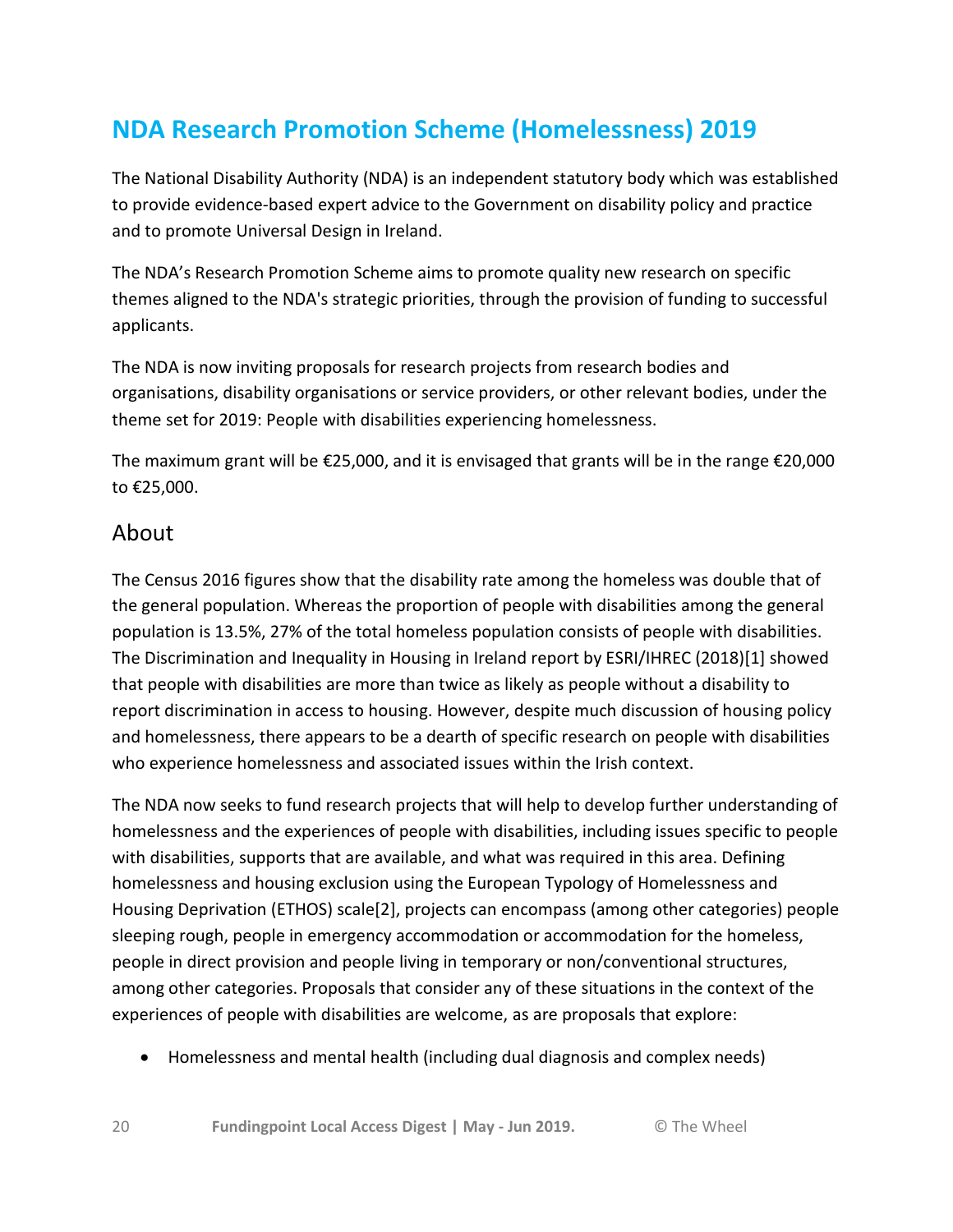- People with disabilities transitioning into, or out of, homelessness, and in particular those with complex needs, e.g.:
- Possible pathways out of homelessness for people with disabilities.
- Details of existing accommodation provision and other supports for homeless people with disabilities.
- What supports are effective and which ones are less so.
- The inter-connection of disability and homelessness, e.g.:
- The extent to which disability can be a factor leading to, or exacerbating, homelessness
- How disabilities are impacted by homelessness
- The impact of homelessness on accessing supports for disability needs.
- The impact of other equality grounds. For example, how gender, ethnicity etc. impacts the experiences and outcomes of people with disabilities who experience homelessness.

The NDA is especially interested in the analysis of existing datasets and available administrative data. Qualitative research that illustrates key factors will also be considered. Proposals should reference the Irish policy framework and the measures highlighted should be applicable in the Irish context.

Applicants should demonstrate that their proposed research topic fills a gap in current research and will add to the existing evidence base. Applicants should also show how their research is of sufficient scale to give findings that could be generalised.

## Deliverables

Successful applicants will be required to:

- undertake a piece of research relevant to the theme, with a strong evidence-base and meeting NDA's quality standards
- write a report of the research, to a publishable standard, meeting NDA's accessibility standards
- develop a strategy for dissemination of the research to key target audiences including policy makers, service providers and academics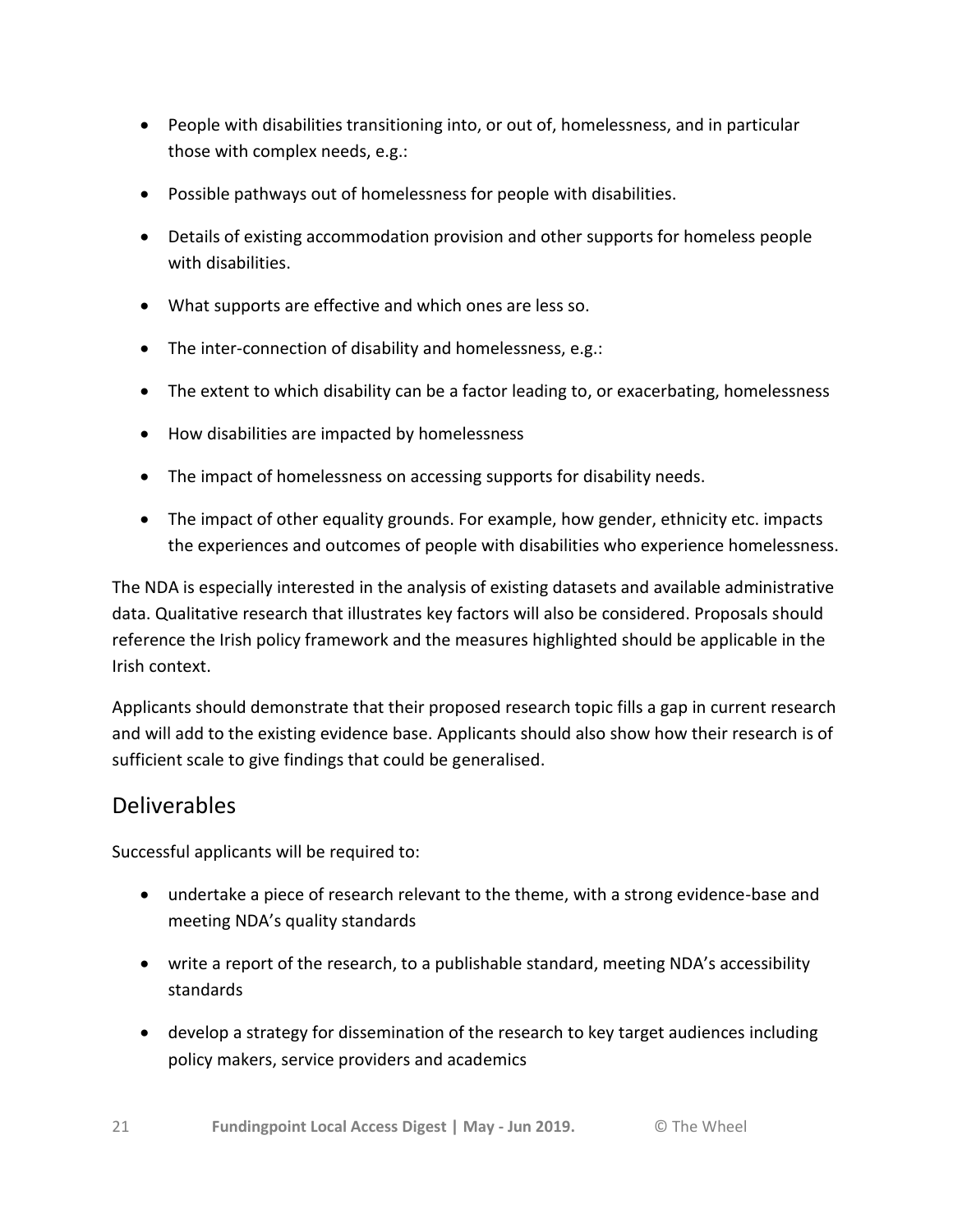- permit the NDA to publish the report on its website if it so decides
- give a seminar in the NDA.

## Eligibility

Proposals/applications are invited from the following:

- research institutions and agencies
- academic departments in recognised third-level institutions
- representatives of user/advocacy groups
- service providers.

NDA encourages proposals prepared by partner agencies/ organisations/ institutions who wish to work in collaboration. However, joint applications must indicate clearly the involvement of all different partners and stakeholders in the design, planning, implementation and dissemination of the research.

## How to Apply

Full details available here:

[http://nda.ie/Policy-and-research/Research/Research-Promotion-Scheme/NDA-Research-](http://nda.ie/Policy-and-research/Research/Research-Promotion-Scheme/NDA-Research-Promotion-Scheme-2019.html)[Promotion-Scheme-2019.html](http://nda.ie/Policy-and-research/Research/Research-Promotion-Scheme/NDA-Research-Promotion-Scheme-2019.html)

**Deadline:** 30 May 2019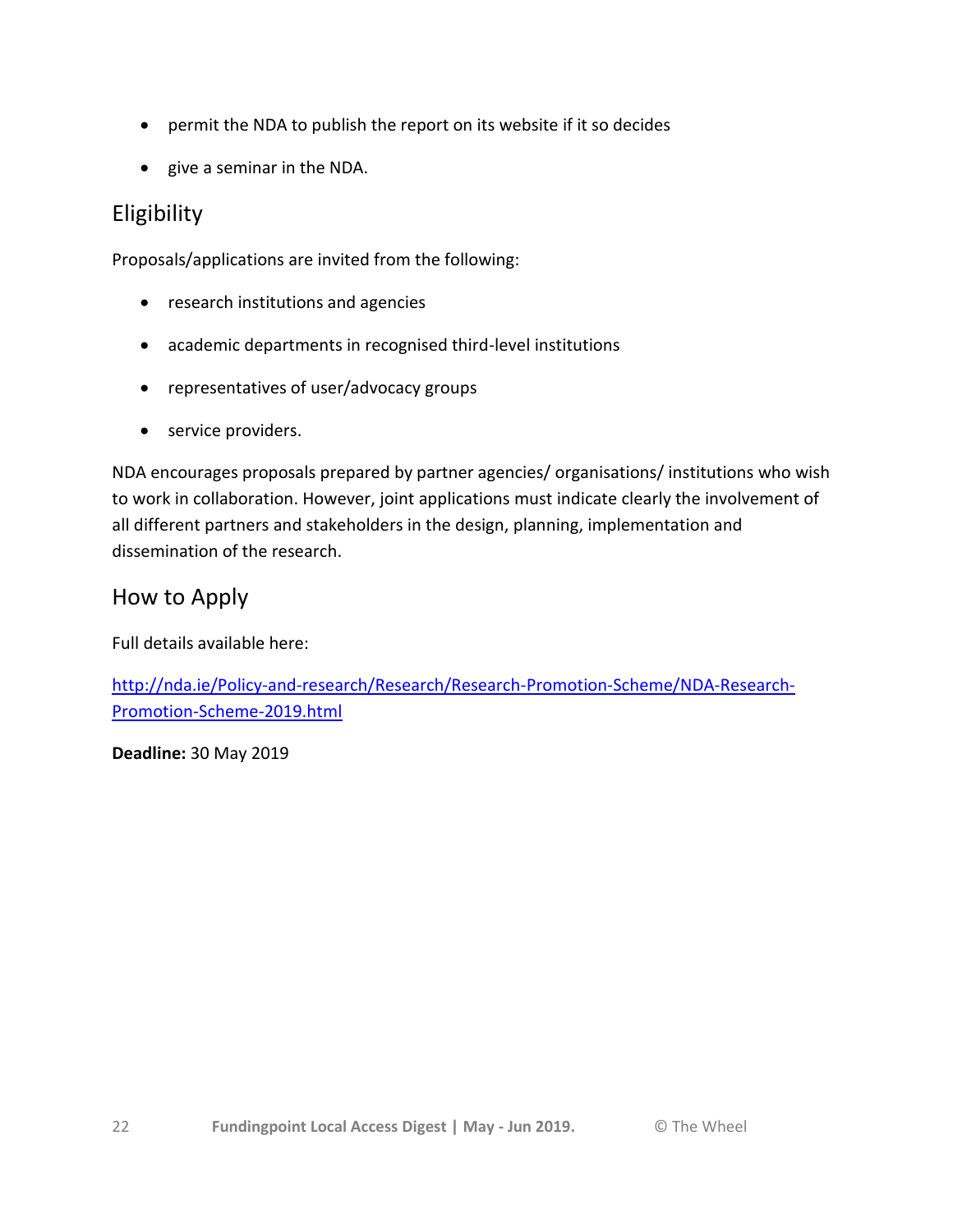# **Community Enhancement Programme 2019**

The Community Enhancement Programme (CEP) is a Capital Grant programme which provides funding to enhance community facilities and address disadvantaged areas in County Meath.

Meath Local Community Development Committee (LCDC) is responsible for allocating funding to projects.

Applications are now invited from Community and Voluntary groups in County Meath for a Small scale capital grant of €1,000 or less or for a Capital Grant in excess of €1,000.

The project must benefit the local community and relate to a priority identified in the Meath Local Economic Community Plan (LECP) in order to be eligible for consideration.

## How to Apply

Full details available here: [http://www.meath.ie/Community/CommunityInformation/CommunityGrants/CommunityEnhancement](http://www.meath.ie/Community/CommunityInformation/CommunityGrants/CommunityEnhancementProgramme/) [Programme/](http://www.meath.ie/Community/CommunityInformation/CommunityGrants/CommunityEnhancementProgramme/)

**Deadline:** 30 May 2019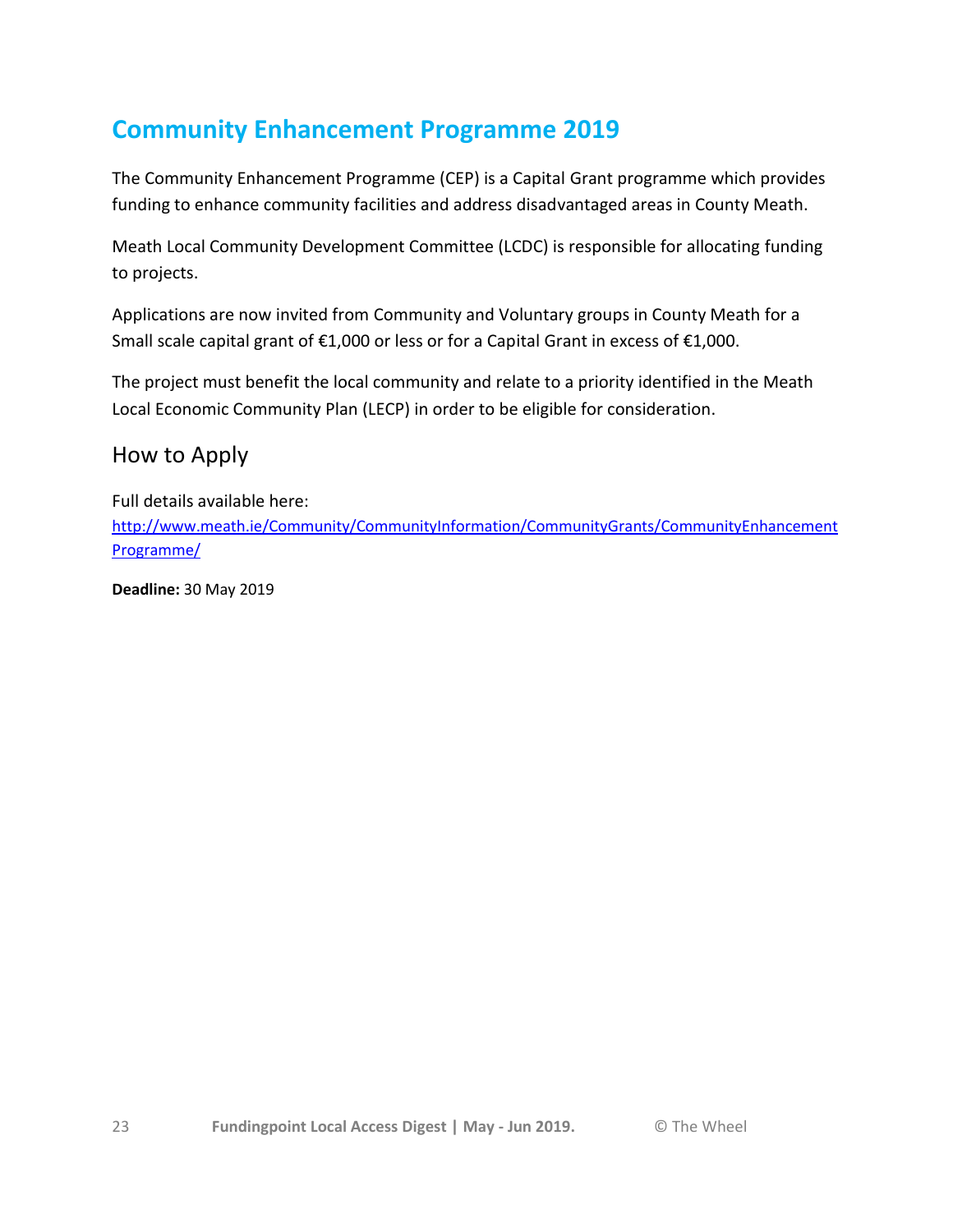# **Town and Village Renewal Scheme 2019**

The Town and Village Renewal Scheme has been launched by Minister Ring on 16th April 2019. As in previous years, towns and villages of less than 10,000 population (as per the 2016 census) qualify for the scheme. The main focus for the 2019 Town and Village Renewal Scheme will be on public realm type activities and the enhancement of town centre amenities.

Meath County Council is now seeking Expressions of Interest from groups for projects in their areas which could qualify for funding. The minimum grant that can be applied for is €20,000 and the maximum is €100,000. The scheme outline and the expressions of interest form are below.

An assessment of the Expression of Interests submitted will then take place and a maximum of 12 will be developed into applications and submitted to the Department of Rural & Community Development.

### How to Apply

Full details available here: [http://www.meath.ie/Community/CommunityInformation/CommunityGrants/TownandVillage](http://www.meath.ie/Community/CommunityInformation/CommunityGrants/TownandVillageRenewalScheme/) [RenewalScheme/](http://www.meath.ie/Community/CommunityInformation/CommunityGrants/TownandVillageRenewalScheme/)

**Deadline:** 30 May 2019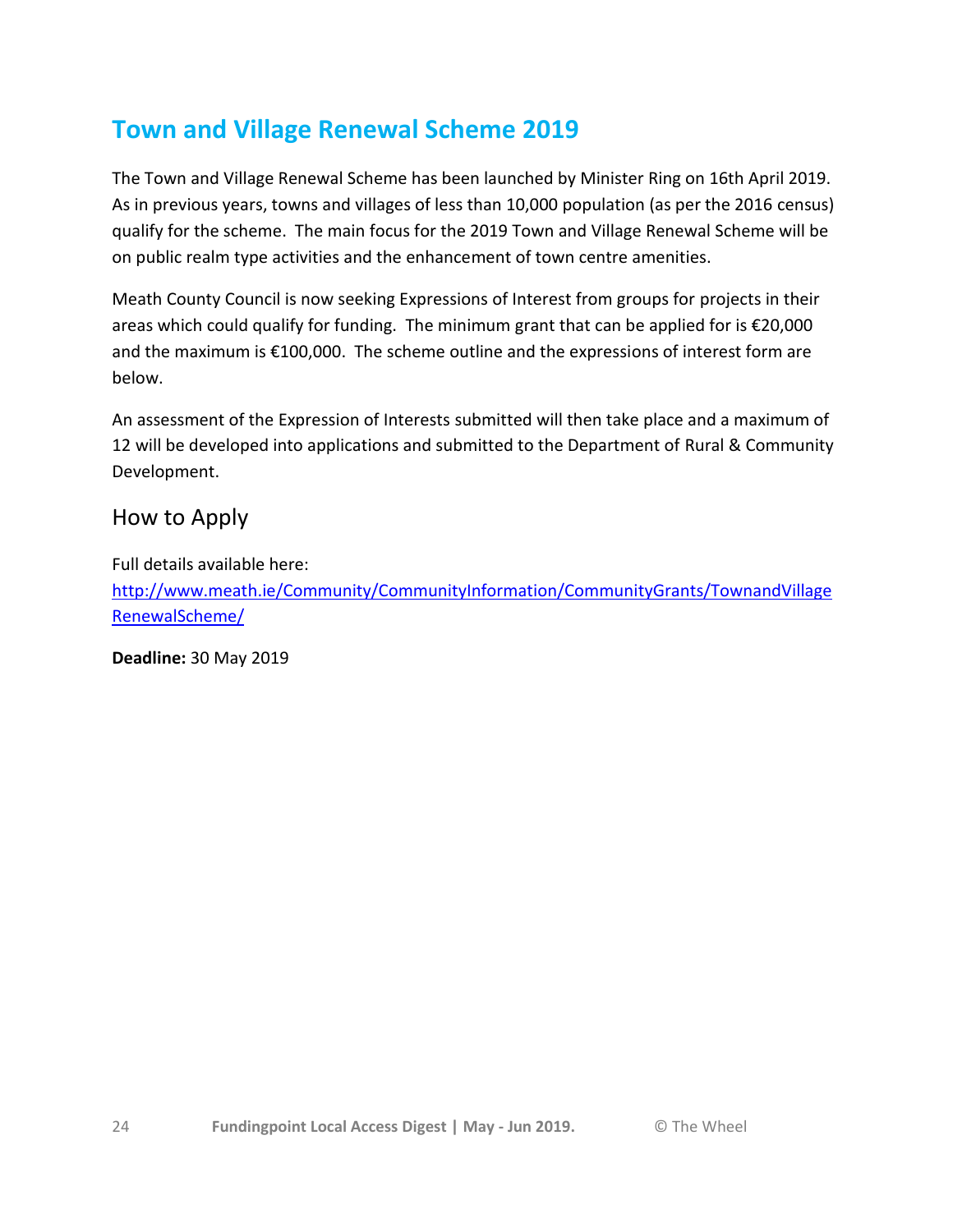# **Asylum, Migration and Integration Fund**

On 16 April 2019 Mr. David Stanton, T.D., Minister of State at the Department of Justice and Equality with special responsibility for Equality, Immigration and Integration launched a Call for Proposals under the Asylum, Migration and Integration Fund.

€4.5 million has been allocated for this round of AMIF funding.

The overall objective of the EU Asylum Migration and Integration Fund 2014-20204 is to promote the efficient management of migration flows and the implementation, strengthening and development of a common EU approach to asylum and immigration.

The Fund has four Specific Objectives:

- 1. to strengthen and develop all aspects of the Common European Asylum System, including its external dimension;
- 2. to support legal migration to the Member States in accordance with their economic and social needs, such as labour market needs, while safeguarding the integrity of the immigration systems of Member States, and to promote the effective integration of third country nationals;
- 3. to enhance fair and effective return strategies in the Member States which contribute to combating illegal immigration, with an emphasis on sustainability of return and effective re-admission in the countries of origin and transit; and
- 4. to enhance solidarity and responsibility sharing between the Member States, in particular towards those most affected by migration and asylum flows, including through practical co-operation.

This Call concerns Specific Objectives (a) and (b) only.

### **Indicative Fund Allocation**

The Responsible Authority (EU Funds Unit) may commit up to €4.5 million in this Call.

€150,000 is the minimum AMIF grant that may be applied for (that is, a project with a minimum total budget of €200,000). EU Funds Unit reserves the right to make a grant offer that differs from the grant requested.

### **Co-Funding**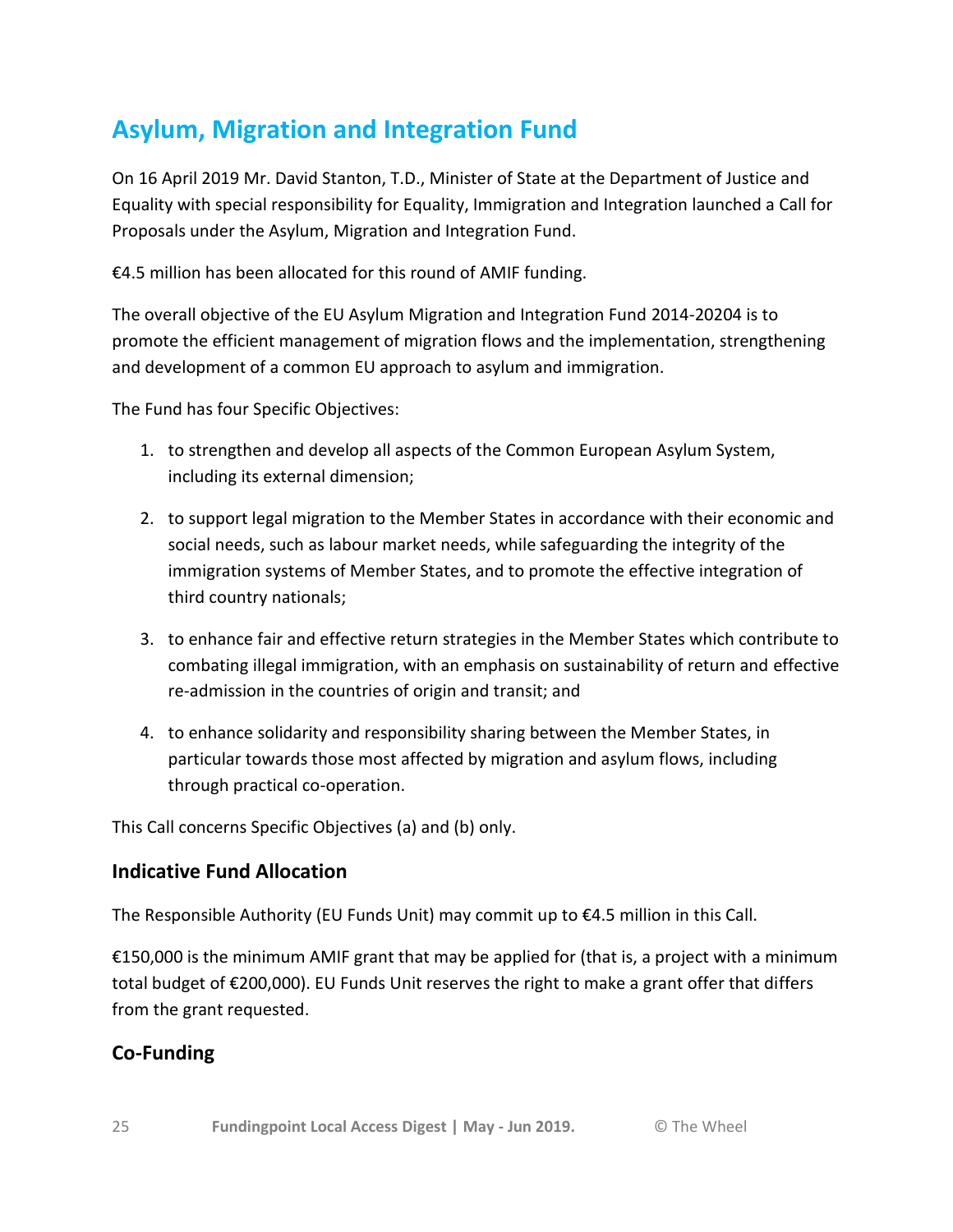Under this Call, selected projects will be co-funded on the basis of: 75% by the European Union under the AMIF (via the Department of Justice and Equality), and 25% by a funding arrangement ("co-funding") to be put in place by the applicant prior to the application being made. All applicants are required to provide evidence of co-funding as part of their application. Co-funding cannot be sourced from any other EU Fund.

## **Duration of Projects**

Projects funded under this call should be for a minimum of 1 year and a maximum of 3 years and should end no later than 30th September 2022. The Responsible Authority (EU Funds Unit) reserves the right to vary the maximum duration in exceptional circumstances.

## **Geographical Scope**

All interventions should be focussed on activity in the State. The selection of projects to receive funding under this Call will have regard to the desirability of achieving a geographical spread of activities.

## **Eligibility**

Proposals must only contain actions that are eligible for funding under Ireland's National Programme AMIF. All actions should address one or more of the National Objectives set out at Section 1.5 of this document. The National Programme includes examples of the types of actions that may be funded. Actions not specified in the National Programme may still be eligible for funding provided they address one or more National Objective(s). Actions should be specific and, where relevant, should be complementary to actions financed under other European Union Funds. All activities must be non-profit in nature.

## **Who may apply?**

Public, Private and Voluntary Bodies are eligible to apply. Applicants must be legally constituted at the point of signing a Grant Agreement and must be able to enter into a legally binding Grant Agreement, should their application be approved. If more than one organisation is applying for funds, one organisation must be nominated as the Lead Applicant. If successful, the Lead Applicant will sign the Grant Agreement and will carry the liability for ensuring its terms and conditions are met both by them and by all delivery partners. It is acceptable for an organisation to make more than one application under this Call. However, in these circumstances, the projects proposed must be clearly separate and distinct.

## How to Apply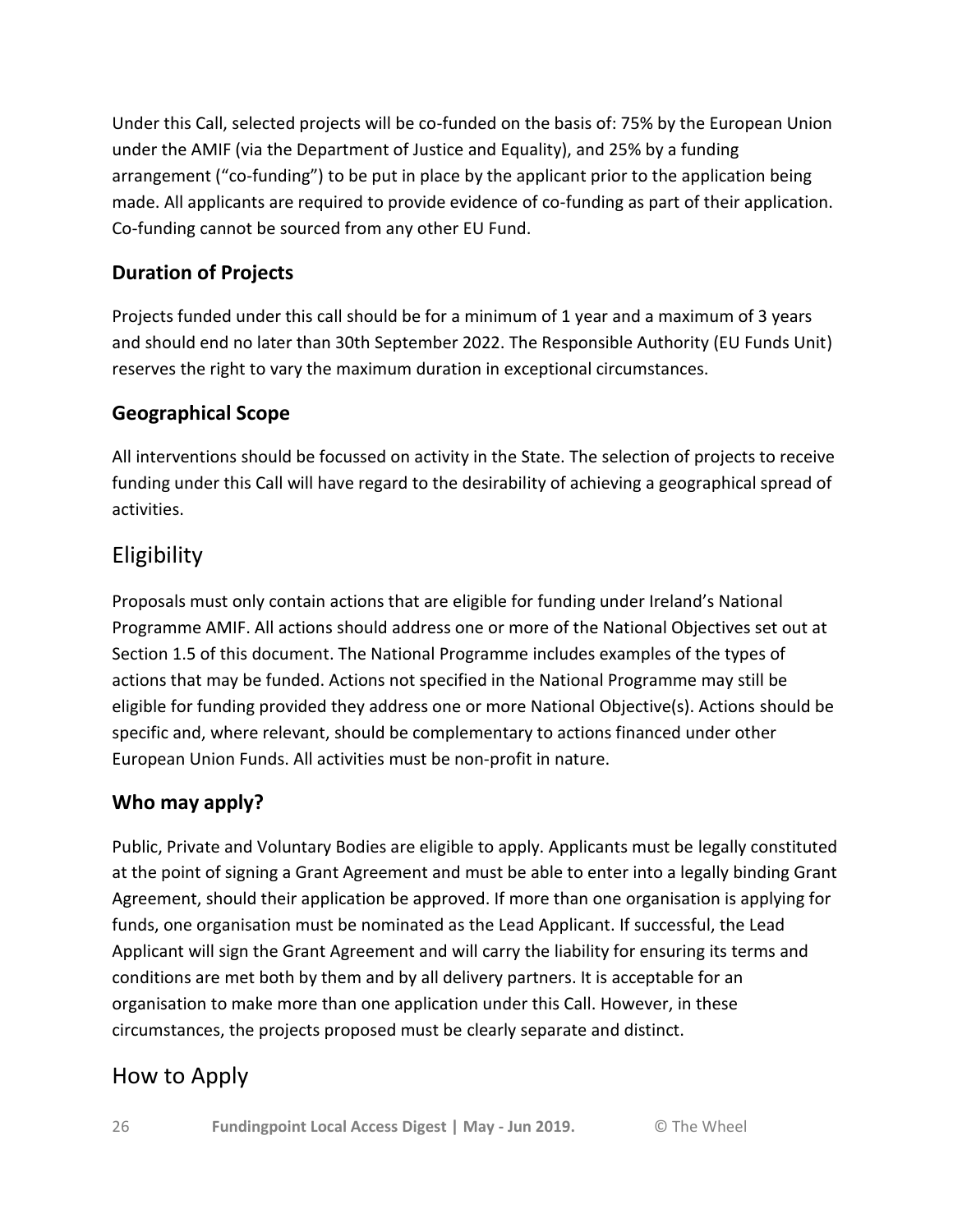Full guidelines and application details are available here:

<http://eufunding.justice.ie/en/EUFunding/Pages/2019-AMIF-Open-Call-AMIF>

**Deadline:** 31 May 2019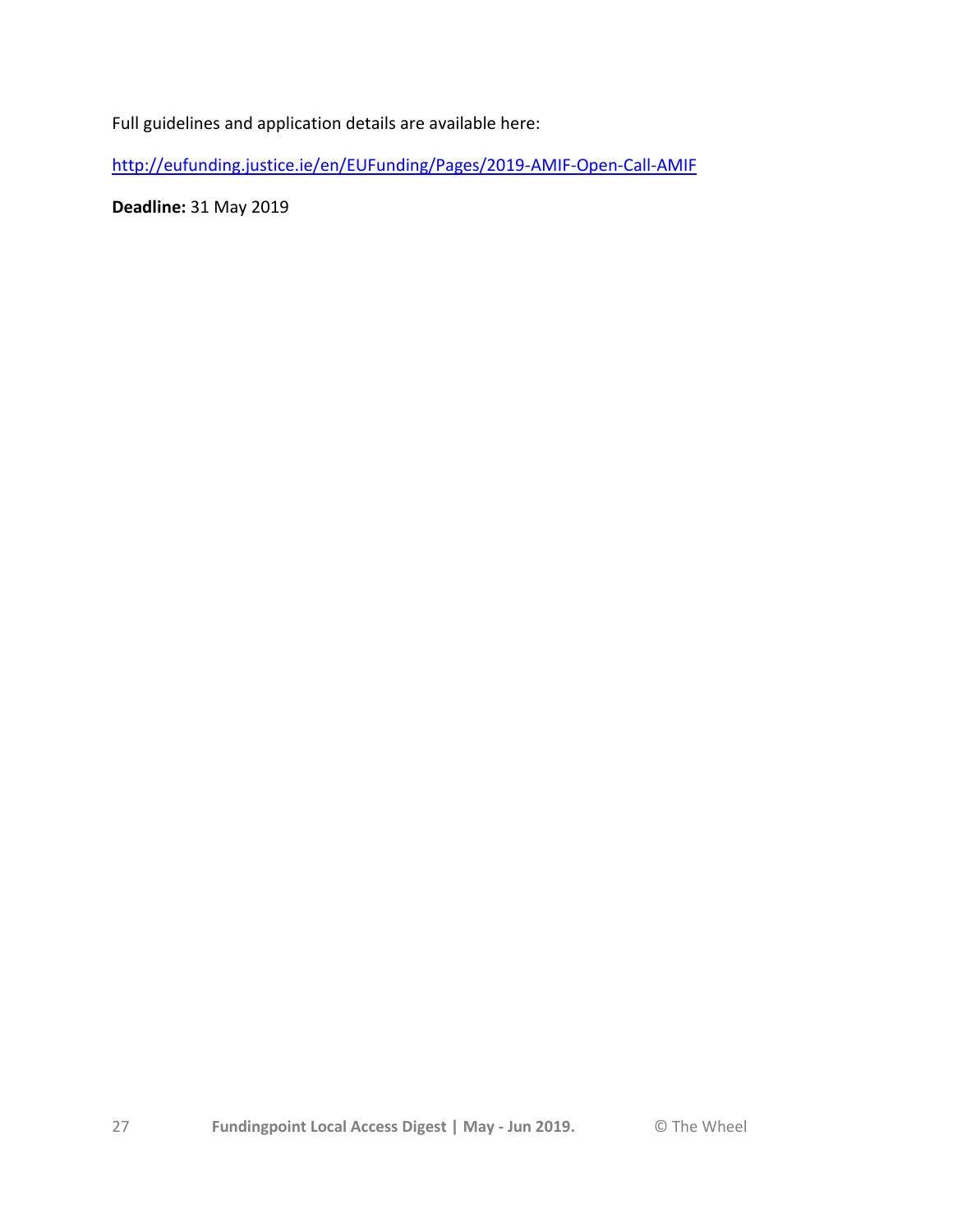# **Culture Ireland Grants**

Culture Ireland promotes Irish arts worldwide. We create and support opportunities for Irish artists and companies to present and promote their work at strategic international festivals and venues.

### **Purpose of Awards**

Culture Ireland offers support to Irish professional artists, arts organisations and international presenters to present work by Irish artists at significant international venues and festivals.

In supporting an event, Culture Ireland offers grant funding towards costs which relate directly to the international presentation of the event, i.e. travel and travel related costs such as transport, accommodation and subsistence.

Culture Ireland considers applications for all forms of the arts as defined in the Arts Act 2003: "arts means any creative or interpretative expression (whether traditional or contemporary) in whatever form, and includes, in particular, visual arts, theatre, literature, music, dance, opera, film, circus and architecture, and includes any medium when used for those purposes".

## Eligibility

Basic Eligibility Requirements:

- Application must be in respect of a Irish professional artist/s or arts organisation
- Application must be in respect of an art form defined under the Arts Act 2003
- Only international events are supported (i.e., outside the island of Ireland)
- The event must be accessible to an open public audience and fees must be payable to the artist/s or arts organisation
- Funding support is limited to travel and travel related costs
- Grants are only payable to the person/organisation named on the initial application

Applications deemed eligible are assessed in line with the following criteria:

- Artistic quality of work and track record of artist/s or arts organisation
- Financial and operational viability of the event (including fees and level of support from presenter/venue/other partners)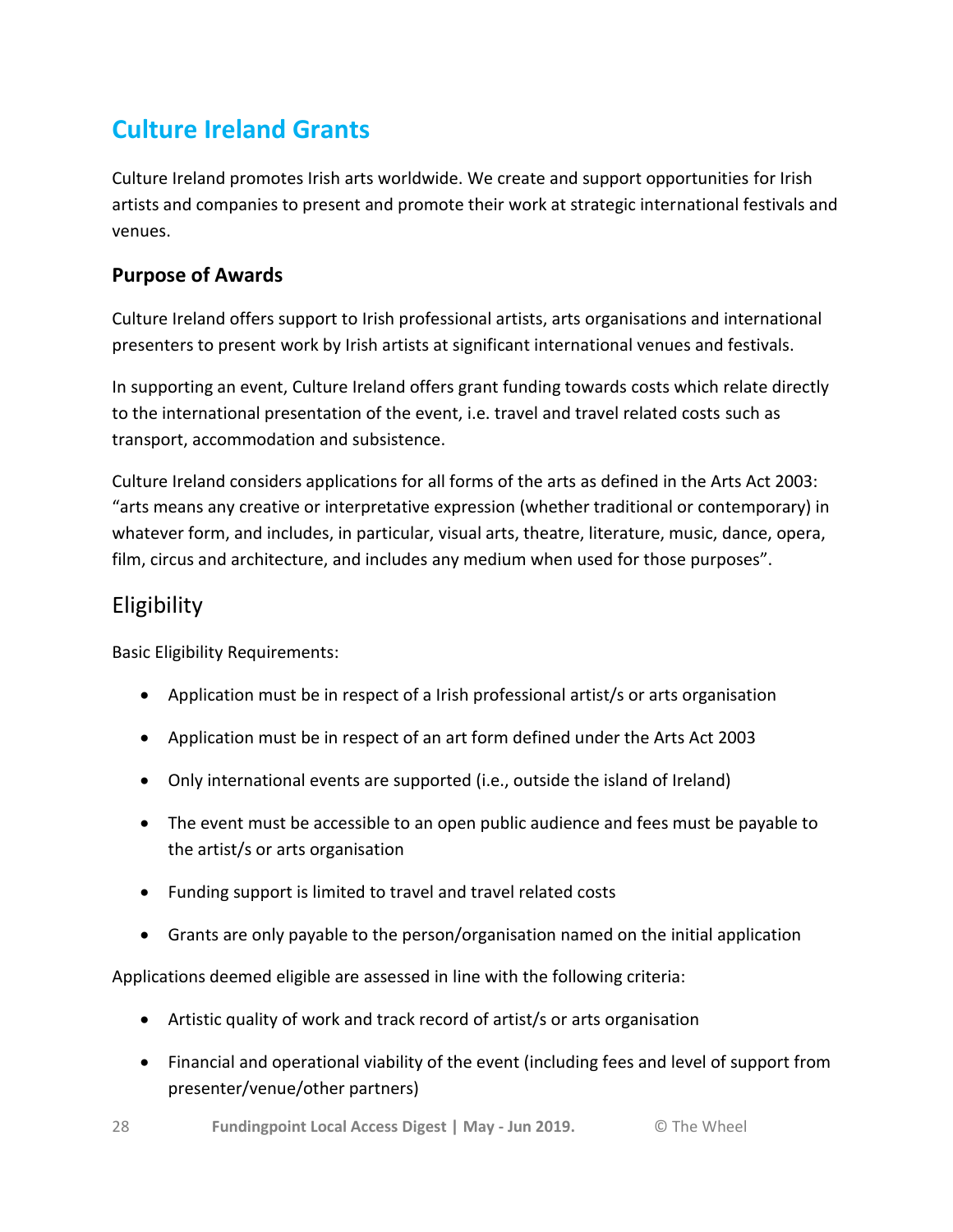- Profile of international venue/festival
- Proven capacity of applicant, artist/s or arts organisation to present work internationally
- Wider promotional and media impact

#### **What does Culture Ireland mean by artistic quality?**

Artistic quality can be defined as work that is ambitious, excellent and original, connects to audiences and has been presented nationally to critical acclaim. It should be noted that the assessment of the artistic quality of the proposed work is made using knowledge, experience and specialist advice.

Examples of eligible applications include:

- Theatre, circus and dance performances by professional companies
- Film-makers presenting films at key international film festivals
- Performances by professional or professionally-led musicians and ensembles
- Visual artists/galleries exhibiting at internationally recognised art fairs/galleries
- Readings by writers/poets in English or Irish or otherwise at international literary festivals

Please note that because of the competitive nature and context of each grant round, limited funding and a large number of applicants, eligibility and compliance with criteria for assessment alone does not guarantee that you will receive grant funding.

Examples of ineligible applications include:

- Events which have already taken place
- Research, opportunities, study or professional training
- Production Costs
- Residencies
- **•** Bursaries
- Workshops/Conferences
- Amateur events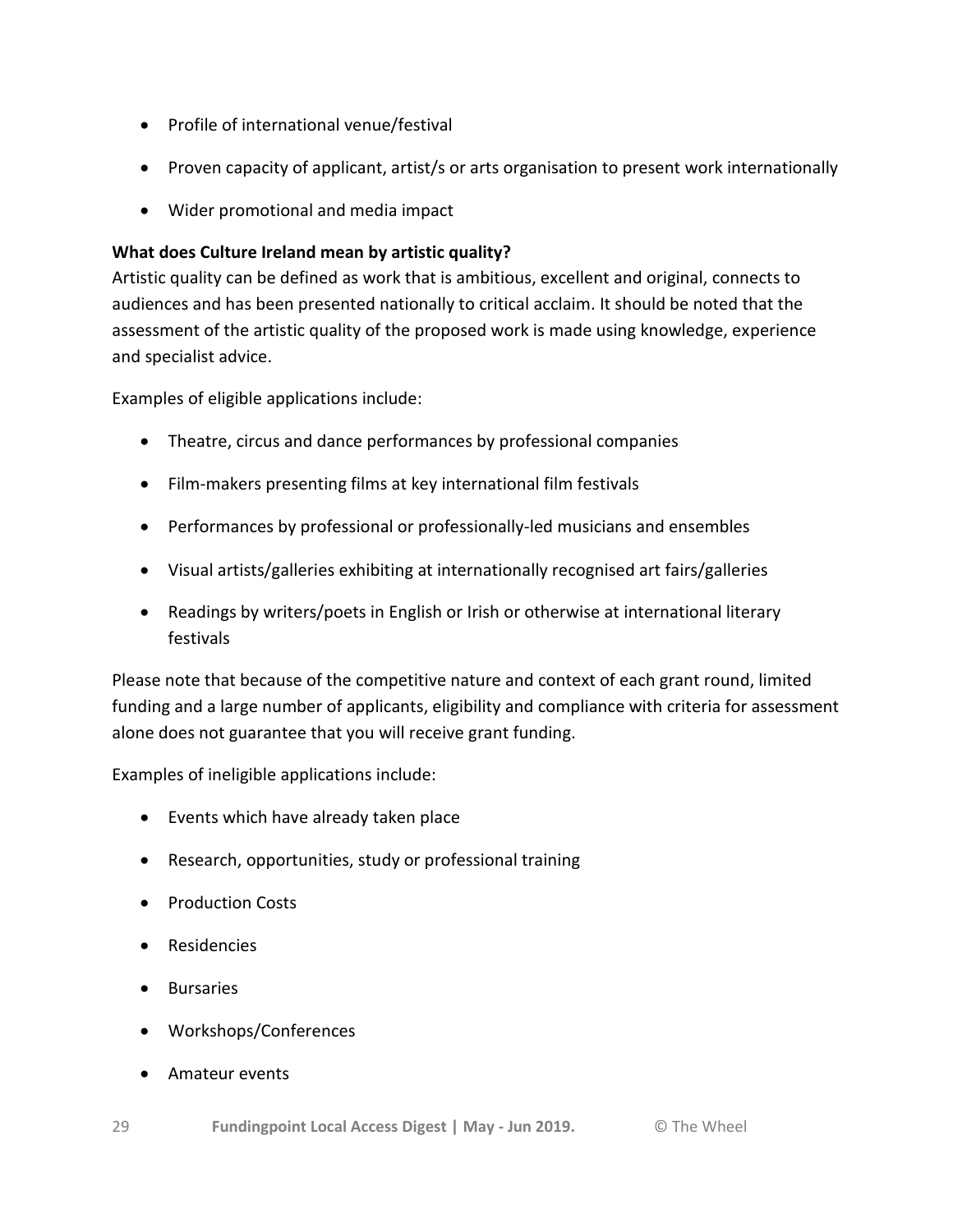- Work by non-professional artists
- Events of a competitive nature.

## How to Apply

Application forms and further information can be accessed on the Culture Ireland website:

<http://www.cultureireland.ie/funding/schemes/regular>

**Deadline:** 13 Jun 2019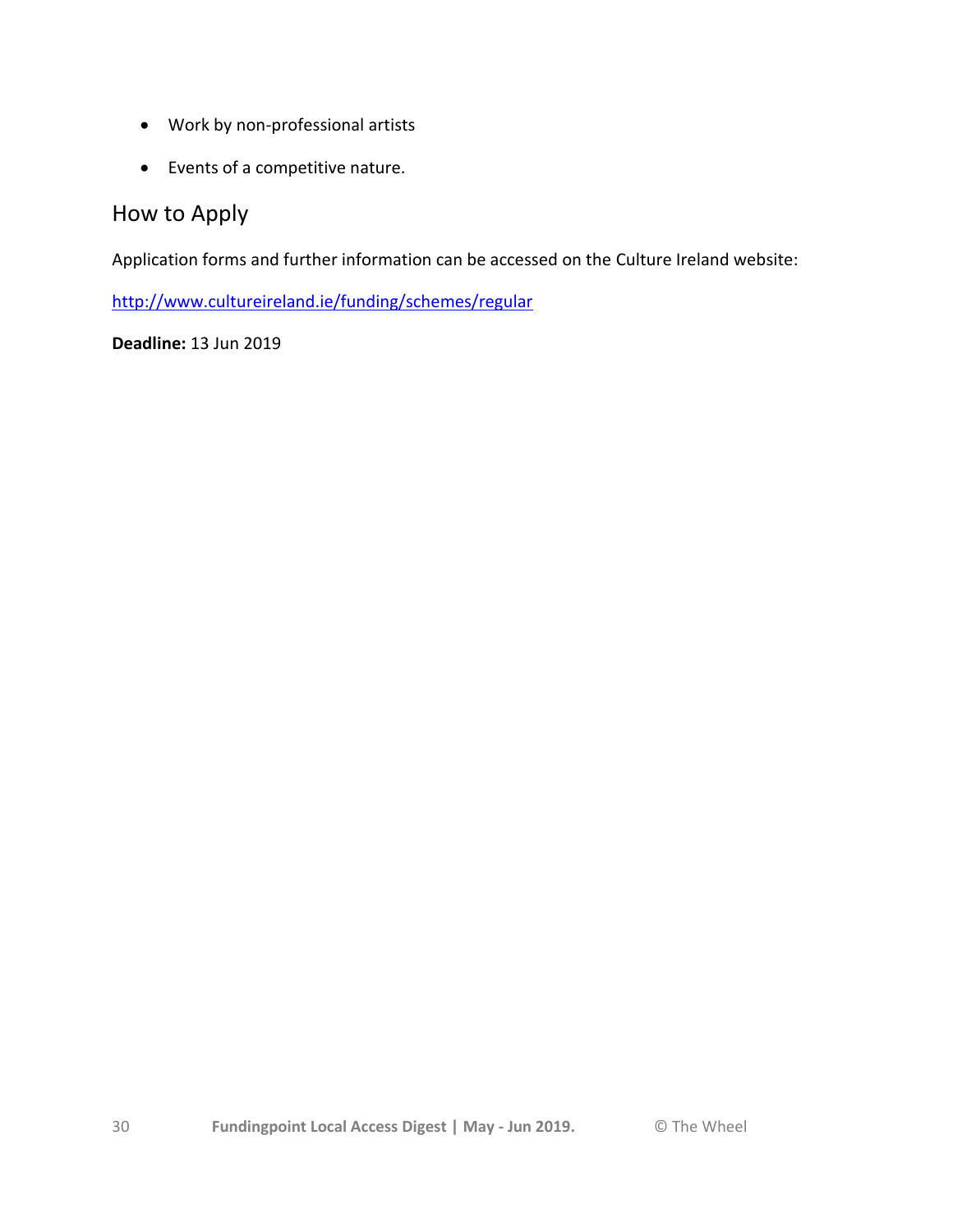# **Energy for Generations Fund**

Our aim with the Energy for Generations Fund is to maximise the impact of our investment by taking a more strategic approach to effect change. Funding is only part of the jigsaw – we also want to leverage the skills and knowledge we have within the company to bring about more sustainable and positive outcomes.

## Criteria

ESB's Energy for Generations Fund sees over €2m per year disbursed across a range of community and issues-based initiatives.

Each year the Fund awards €1m in direct funding through a quarterly fund to charities working in the areas of suicide prevention, homelessness and education access and support.

ESB has been supporting initiatives in the areas of suicide prevention and homelessness since 2005. The Energy for Generations Fund introduced a new focus on education in 2014, which recognises the need for educational supports at all levels to ensure that Ireland has the skills it needs to compete effectively in the future.

The remainder is allocated across a range of initiatives including support for ElectricAid, wind farm community funds, fuel poverty programmes and support for staff volunteering.

# Eligibility

Charities working in the areas of suicide prevention, homelessness and education access and support can apply to the Fund for project specific funding.

Every quarter ESB allocates an amount from the Fund for disbursement. The amount may vary because of the volume of applications received or seasonal considerations - wintertime and Christmas may require more funding than summer.

Applications submitted during each quarter are appraised at the end of the quarter and funding allocated accordingly.

The guideline application amount is  $c \cdot \text{\textsterling}10,000$ . This is neither a minimum nor a maximum, rather an indication of the scale of the resources available. Average funding awards in recent years have been c. €6-7,000.

## How to Apply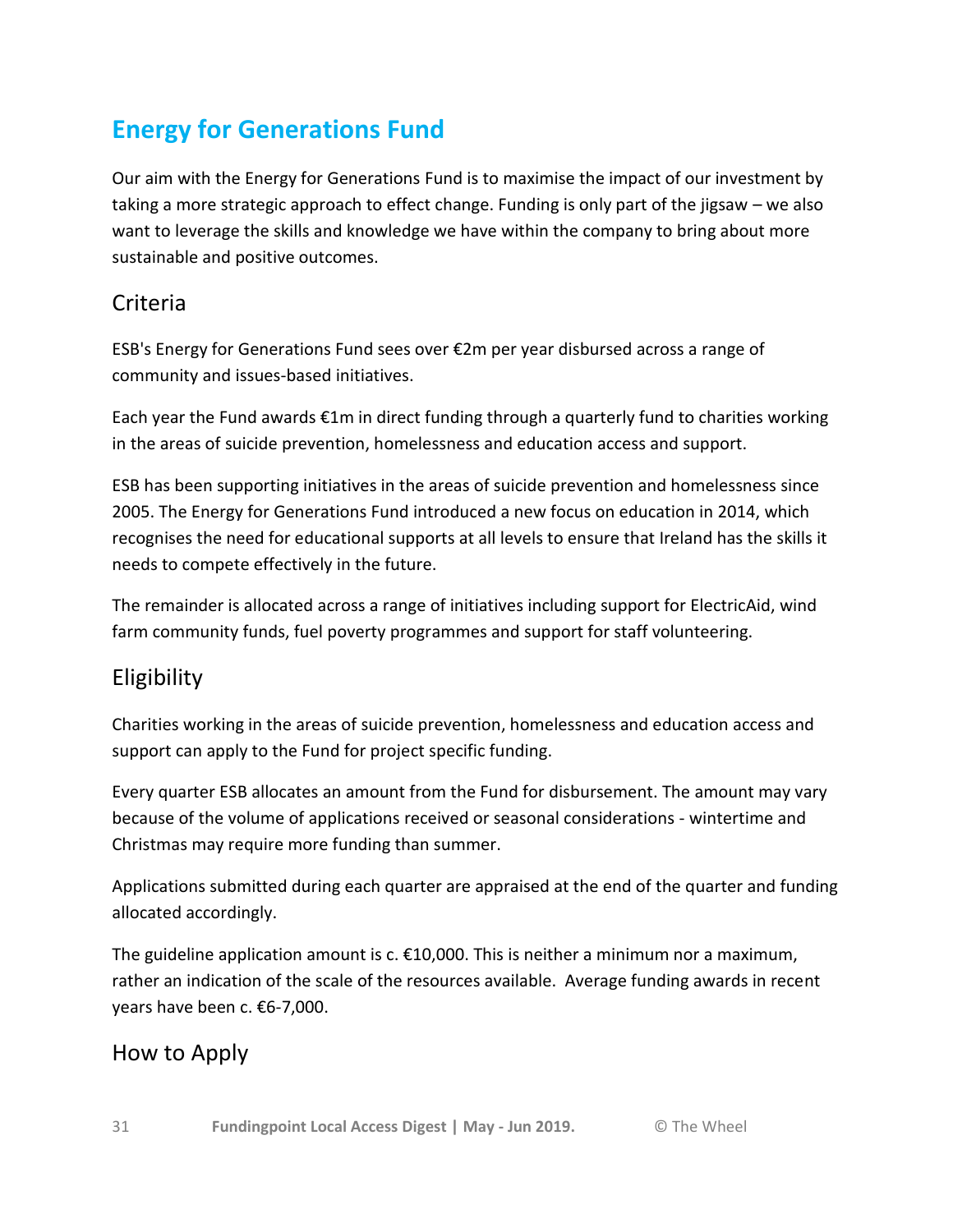Visit the ESB website for full application details:

[https://www.esb.ie/acting-responsibly/community-stem-and-the-arts/esb-corporate](https://www.esb.ie/acting-responsibly/community-stem-and-the-arts/esb-corporate-responsibility)[responsibility](https://www.esb.ie/acting-responsibly/community-stem-and-the-arts/esb-corporate-responsibility)

**Deadline:** 14 Jun 2019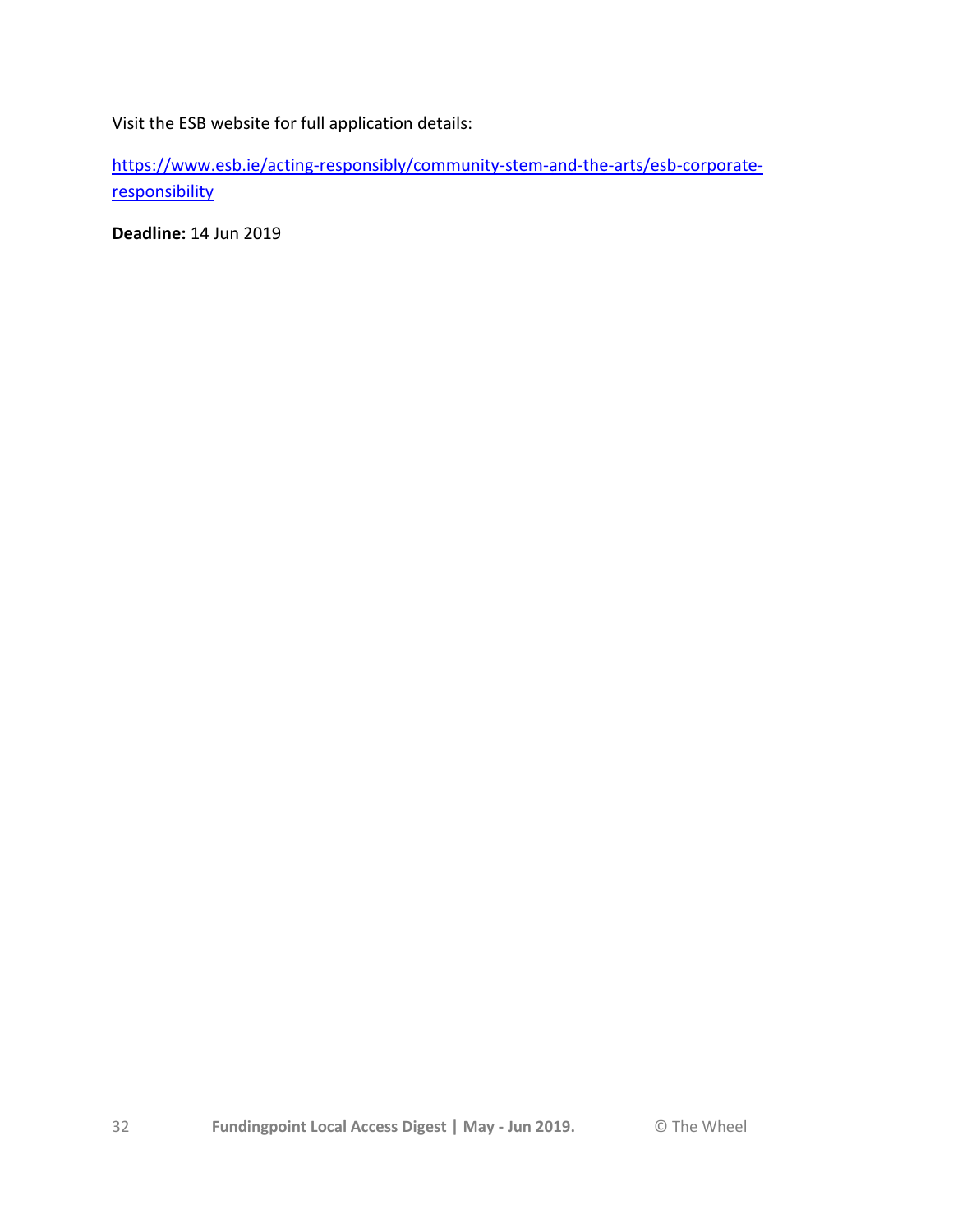# **The Hospital Saturday Fund Charity**

The Hospital Saturday Fund was founded in 1873, at a time when poverty, overcrowding and illhealth were prevalent and little help was available for those needing costly hospital care.

# Eligibility

Which organisations may apply?

Charities (registered medically related charities)

The Hospital Saturday Fund will consider giving grants towards medical projects, capital projects, medical care or research, hospice/respite care and in support of medical training. The Hospital Saturday Fund will also consider grants for running costs. For UK NHS hospitals only, applications will normally be accepted for projects only, the application to detail the scope of the project with supporting documentation, the amount requested and a copy of the hospital's Annual Report (or the hospital's related charity raising funds for the project).

The Hospital Saturday Fund has two grant categories: -

- 1. Standard grants of up to £2,000 or €3,000 OR –
- 2. Large grants to up to £10,000 or  $£13,500$  (please note this is the maximum sum that HSF will grant). Large grant applications should be towards specific projects, research or equipment rather than running costs.

Organisations may make one application for a meeting and can apply for a standard or a large grant. The Grant Making Committee (GMC) meets quarterly.

### How to Apply

Applications for grants should be made online at [www.hospitalsaturdayfund.org](http://www.hospitalsaturdayfund.org/)

**Deadline:** 17 Jun 2019 (large grants)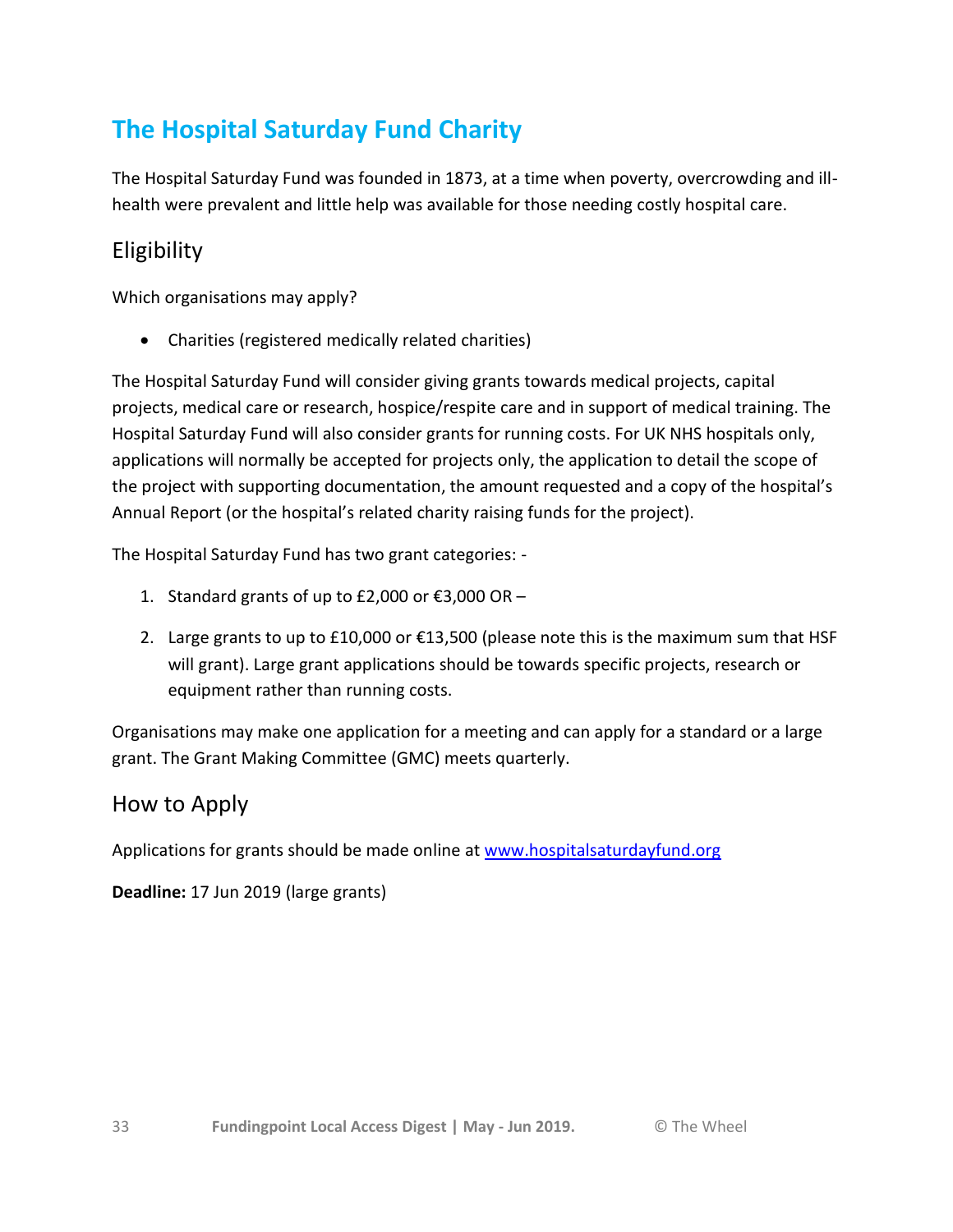# **EC Internal Market, Industry, Entrepreneurship and SMEs - Reducing Youth Unemployment**

This call aims to improve the development of cooperatives and promote their image among young people. It seeks to embed cooperative entrepreneurial education in secondary and higher education as well as outside the educational environment.

The Commission wants to support project that are innovative, transnational and implemented with a clear intention of replication. Projects should make results public and available for any actor interested in the cooperative business model and entrepreneurial training.

Particularly, the objectives intend to stimulate the transfer and development of competences of the cooperative entrepreneurship in countries:

- where the cooperative tradition is weak and where benefits offered by the cooperative model are not sufficiently well known
- struggling with high youth unemployment

To achieve the expected results, the action will be built around 3 different topics:

Topic 1: Delivering pilot training courses for students in secondary/higher education level

Topic 2: Cross-European workshops to share knowledge and learn from practitioners ('train the trainers').

Topic 3: Fostering the entrepreneurial mind-sets of young people to create cooperatives outside the educational environment.

## Eligibility

Applicants must be established in one of the current 28 EU countries.

Several applicants, submitting a joint proposal should choose within their midst a lead organisation, referred to as the coordinator. The coordinator and its partners must satisfy the same eligibility criteria. The participation of an entity as coordinator or partner in more than one proposal or in more than one topic is not permitted; applications with an entity that participates in more than one consortium submitting a proposal are not eligible and will be excluded from the call for proposals.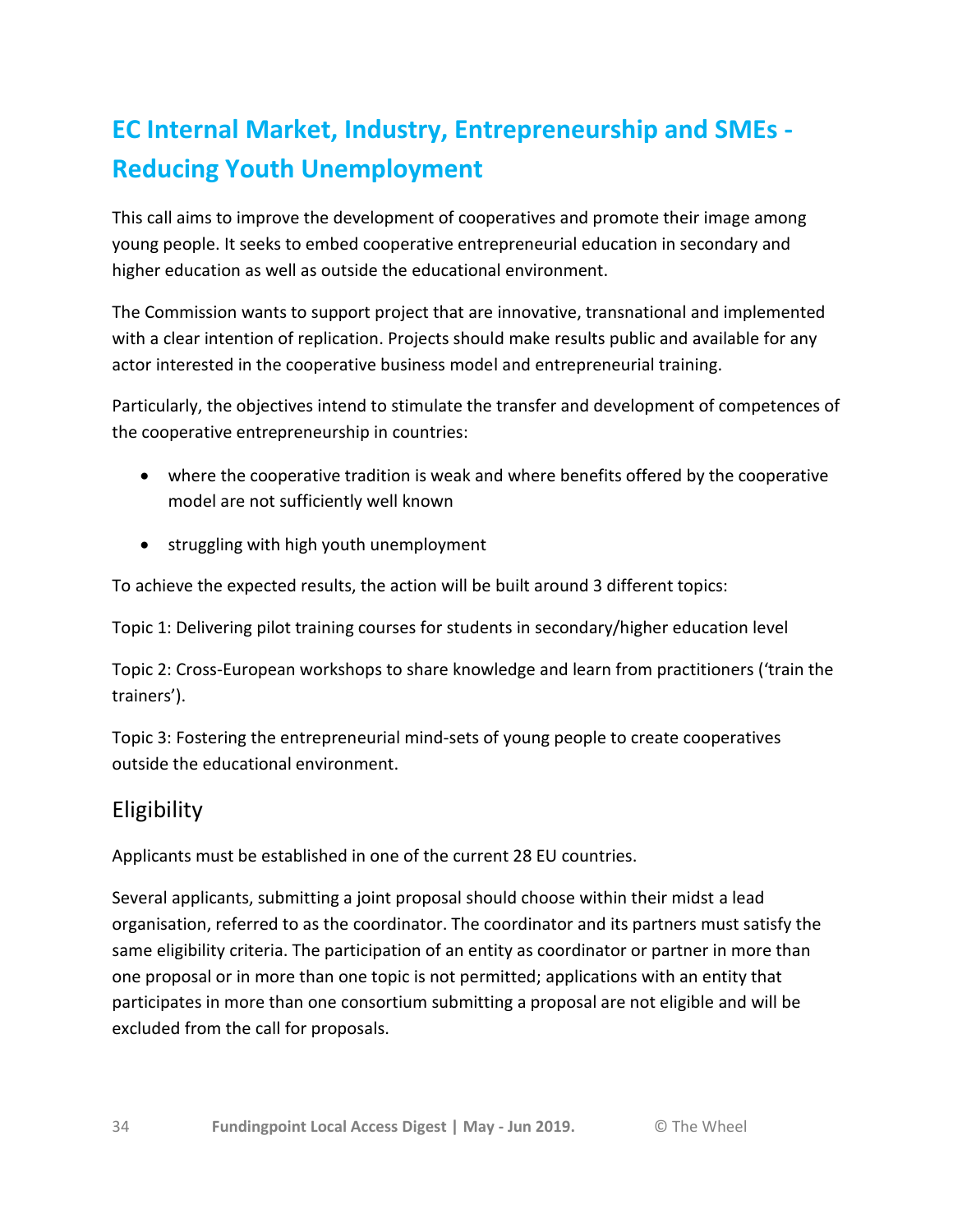Applicants are therefore encouraged to take the necessary measures to ensure that their partners will not participate in more than one proposal or in more than one topic.

## How to Apply

Full guidelines and application details available here:

[https://ec.europa.eu/growth/content/reducing-youth-unemployment-setting-co-operatives](https://ec.europa.eu/growth/content/reducing-youth-unemployment-setting-co-operatives-enhance-working-opportunities-eu_en)[enhance-working-opportunities-eu\\_en](https://ec.europa.eu/growth/content/reducing-youth-unemployment-setting-co-operatives-enhance-working-opportunities-eu_en)

**Deadline:** 25 Jun 2019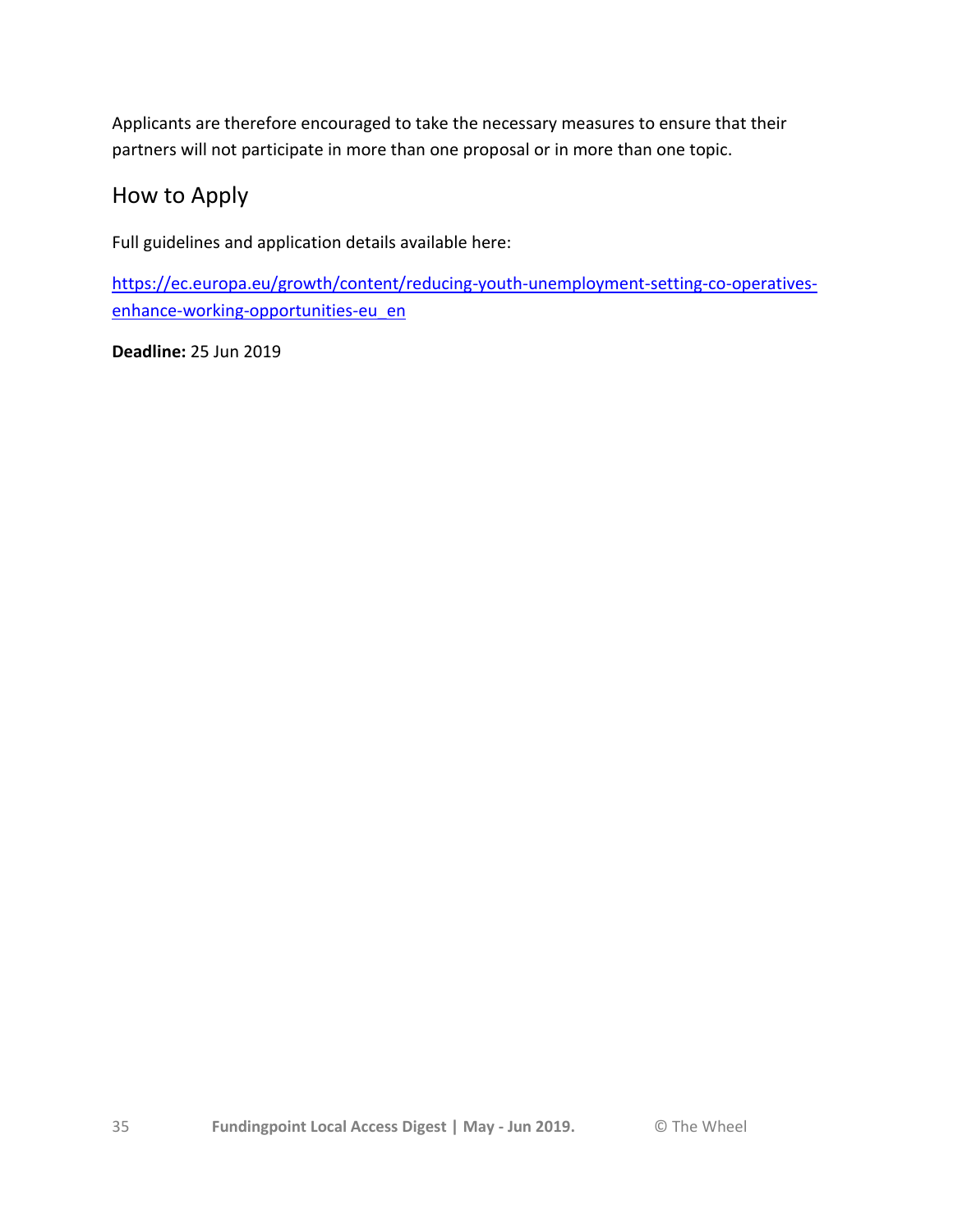# **EPA - Event Support Grants**

The Environmental Protection Agency provides funding to support science, technology, research and innovation projects through grant-aid to third level institutions, state agencies, government departments, local and regional authorities, the private sector and individuals.

The EPA research programme has allocated budget to provide funding to support workshops, seminars and other events.

Normally the amount of funding per event will not exceed €3,000.

Funding is provided only for events with a clear relevance to Irish environmental research priorities and on the condition that the events are run on a not-for-profit basis.

The event should showcase current national research by the organisers and EPA funded-groups, and also could include an international keynote speaker.

In terms of audience/participants, the event should target other researchers working in the area and the expected end-users of the research (e.g. Local Authorities, EPA, DECLG, Industry).

## How to Apply

Full details are available on the EPA website:

<http://www.epa.ie/researchandeducation/research/epafunding/eventsupport/#.VWzK089Viko>

**Deadline:** 30 Jun 2019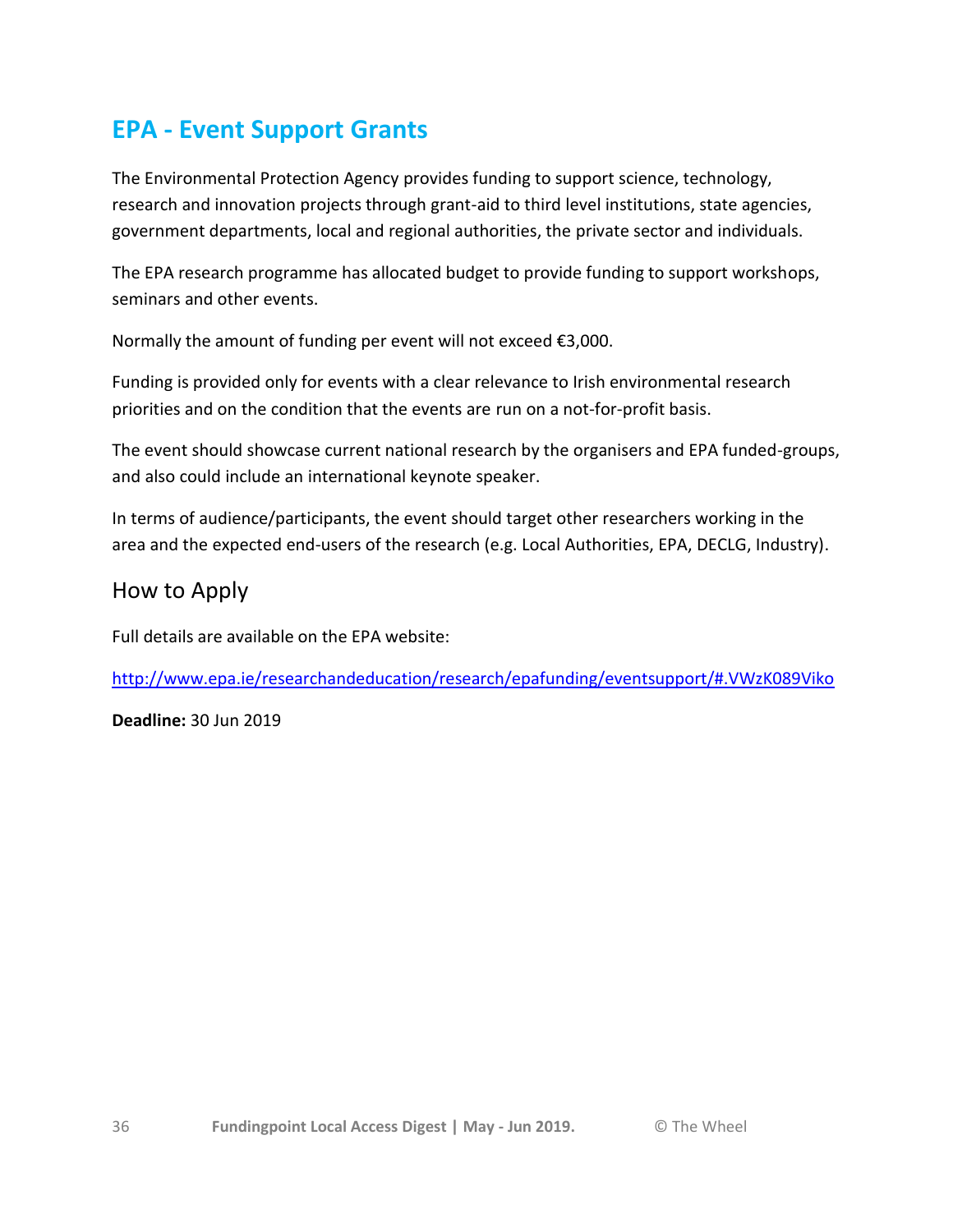# **Patagonia Environmental Grants**

Patagonia funds only environmental work. We are most interested in making grants to organizations that identify and work on the root causes of problems and that approach issues with a commitment to long-term change. Because we believe that the most direct path to real change is through building grassroots momentum, our funding focuses on organizations that create a strong base of citizen support.

We support small, grassroots, activist organizations with provocative direct-action agendas, working on multi-pronged campaigns to preserve and protect our environment. We help local groups working to protect local habitat, and think the individual battles to protect a specific stand of forest, stretch of river or indigenous wild species are the most effective in raising more complicated issues—particularly those of biodiversity and ecosystem protection—in the public mind. We look for innovative groups that produce measurable results, and we like to support efforts that force the government to abide by its own—our own—laws. Your efforts should be quantifiable, with specific goals, objectives and action plans, and should include measures for evaluating success.

Because we're a privately held company, we have the freedom to fund groups off the beaten track, and that's where we believe our small grants are most effective. We support the use of creative methods to engage communities to take action, including film, photography and books. However, media projects will only be successful in our proposal process if they are tightly linked to a direct-action campaign on the issue, with specific goals that go beyond education and awareness.

#### WE FUND WORK THAT:

- is action-oriented
- builds public involvement and support
- is strategic
- focuses on root causes
- accomplishes specific goals and objectives
- is happening in these countries only: United States, Canada, Japan, Chile, Argentina, United Kingdom, The Netherlands, Switzerland, Sweden, Spain, Norway, Luxembourg, Italy, **Ireland**, Germany, France, Denmark, Belgium, Austria, Australia and the Czech Republic.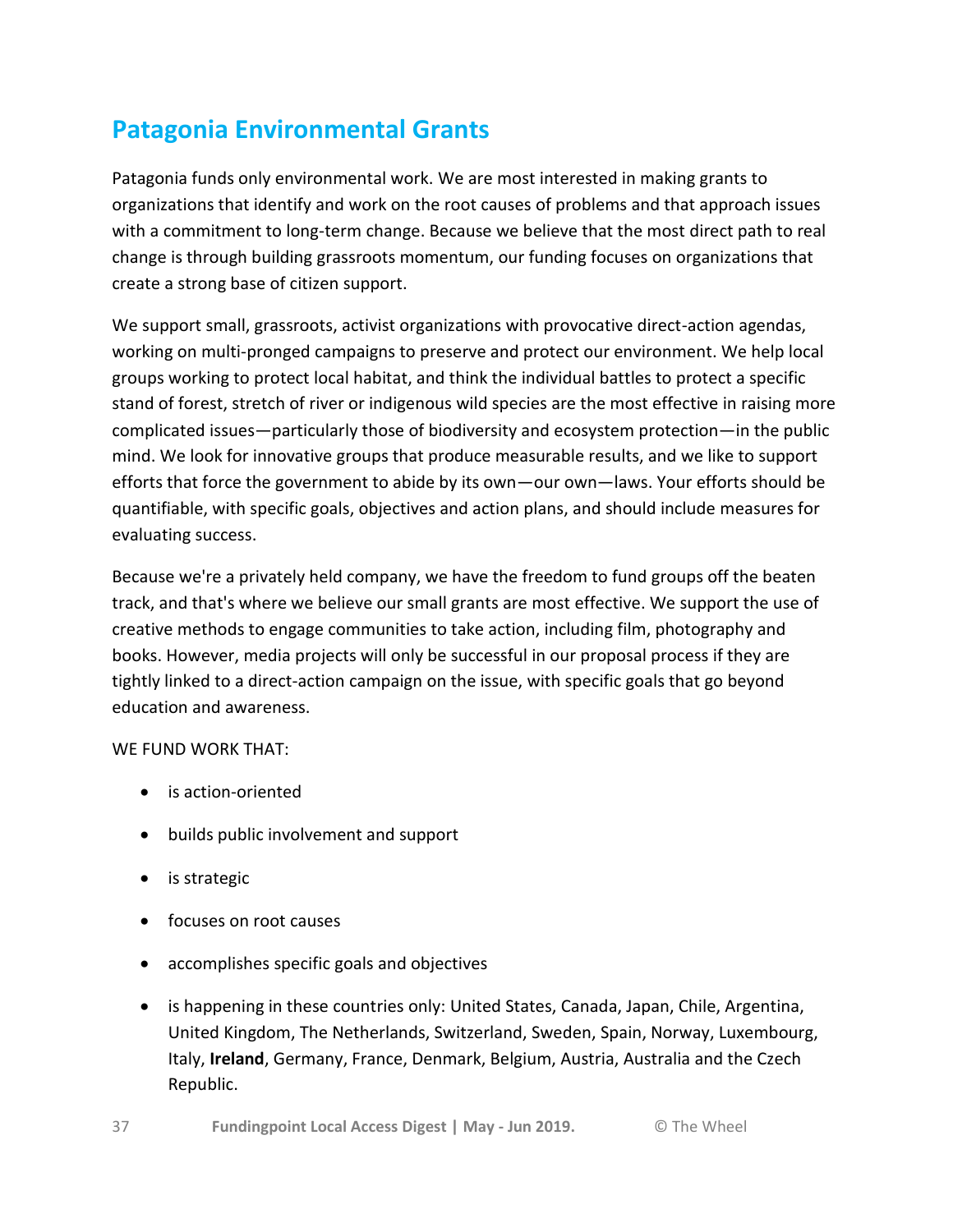# How to Apply

The first step towards applying for a grant is to take the eligibility test - visit the Patagonia website to get started:

<http://eu.patagonia.com/gb/en/grant-guidelines.html>

**Deadline:** 30 Jun 2019